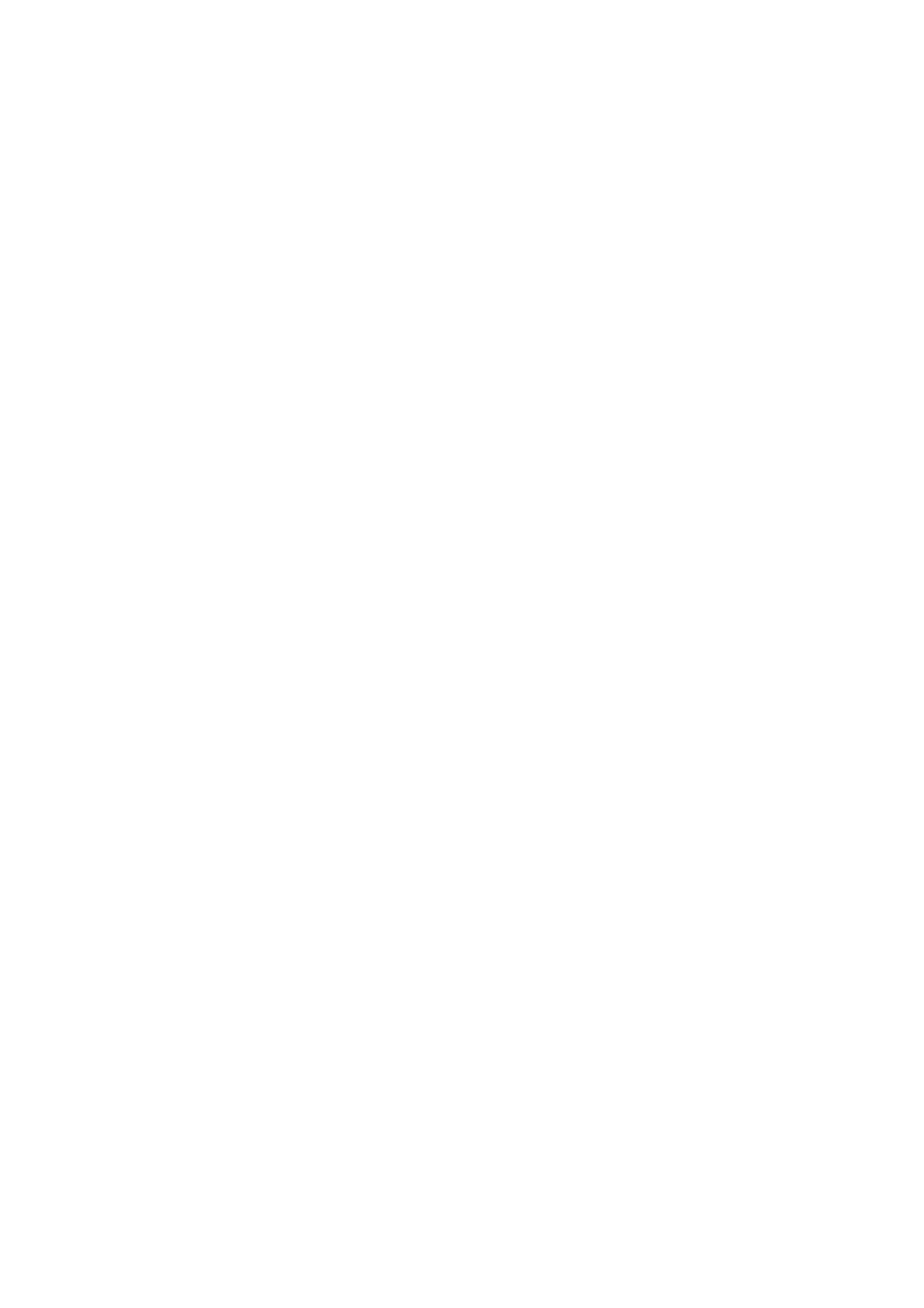# **Phase Jitter – Phase Noise and Voltage Controlled Crystal Oscillators.**

Short-term frequency instabilities, seen in the time domain as jitter, can cause problems in both analog and digital signals. As system operating frequencies have increased, these instabilities have gained increasing importance, because their relative size to the total period length is larger. The instabilities can eventually cause slips or missed signals that result in loss of data. Figure 1 shows a square wave with jitter compared to an ideal signal at the same long-term frequency.



Figure 1: clock signal with short-term instabilities.

Since all frequency control devices will have some level of short-term instability, it is necessary to have quantifiable measures. Phase Noise, Allan Variance, Phase Jitter, Wander, Time Interval Error, Cycle-to-Cycle Jitter, Period Jitter, RMS vs. Peak-to-Peak vs. 1σ, and Bandwidth Limited Jitter are all terms used for the characterization of short term frequency instabilities. This application note discusses three time domain measurement techniques, and two frequency domain measurement techniques. Through these discussions, the difference between bandwidth-limited jitter and unspecified bandwidth measurements is illustrated.

#### **Visual Representation of Short-Term Instability.**

In order to understand the characterizations, it is easiest to discuss instabilities for a sine wave in the time domain, and then extend the discussion to square waves and the frequency domain.

An ideal sinusoidal voltage source can be characterized by the equation

 $V(t) = V \sin(2\pi f_0 t)$  equation 1

*Vp = peak amplitude*  $f<sub>o</sub>$  = nominal frequency of the oscillator.

The sinusoidal signal in figure 2 that varies from –2.5 to 2.5 Volts, with a nominal frequency of 1MHz would have

 $V(t)=2.5\sin(2\pi l x I0^{6}t)$ *t)* equation 2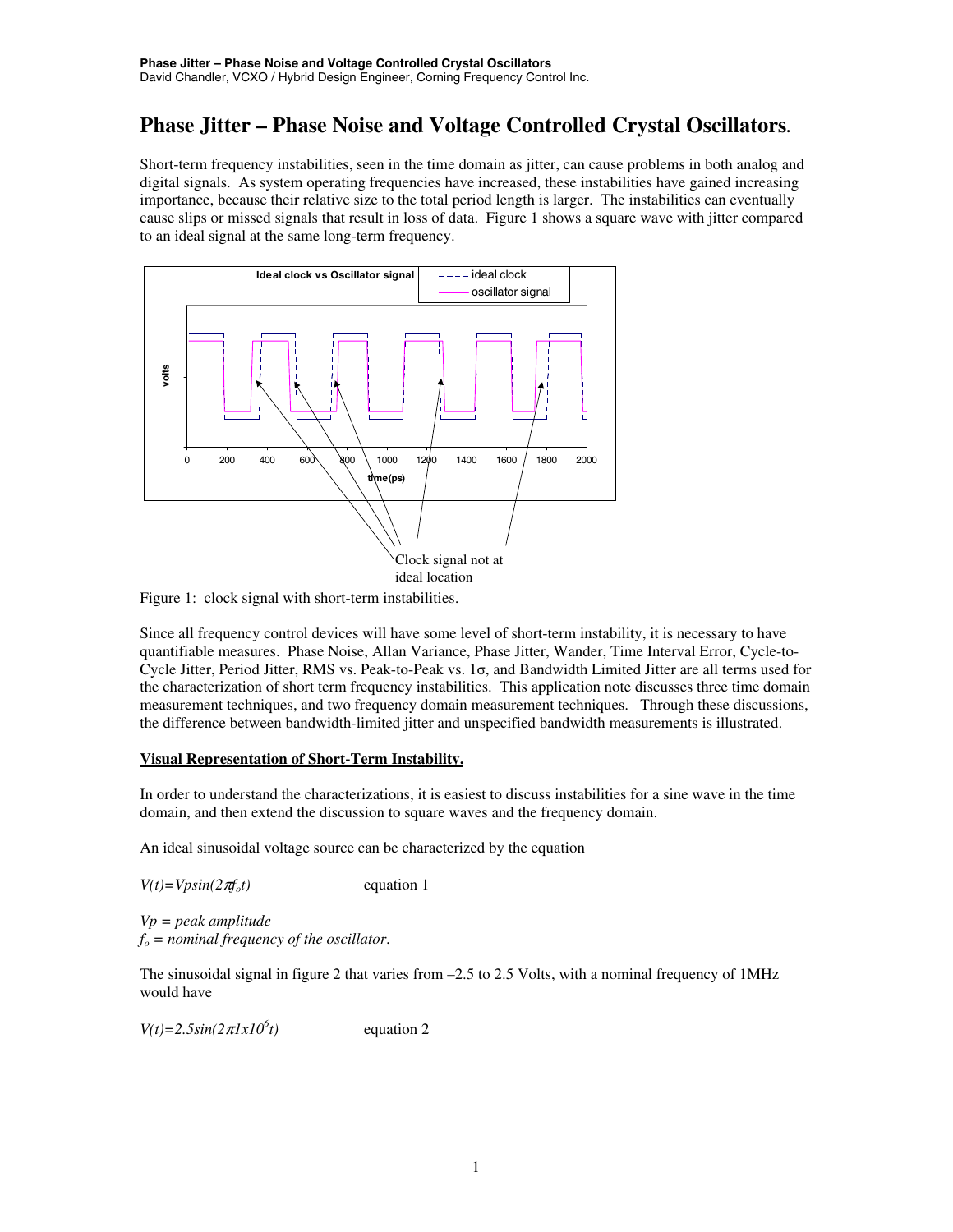

Figure 2: Ideal sinewave at 1 MHz with 2.5 Volt peak amplitude.

Noise in the signal can be broken down into two separate attributes:

1 – The peak values of the signal vary in time. This is amplitude modulation noise (AM).

2 – The point the signal crosses a reference voltage varies from its ideal location. This is phase modulation noise (PM) or frequency modulation noise (FM), and is the attribute that characterizes the short-term frequency instabilities.

The two noise sources can be modeled in an equation by

*V*(*t*)= *Vp* (*1*+ $\varepsilon$ (*t*)) sin(2 $\pi f_o t + \varphi(t)$ ) equation 3

Where  $\varepsilon(t)$  is introduced as the amplitude modulation noise, and  $\varphi(t)$  is the phase modulation noise. Both quantities are modeled as time dependent. Figure 3 shows the effects of amplitude noise modulation for the signal in figure 2. For this example  $\varepsilon(t) = (t x - 2x 10^5) - 0.5$ .  $\varepsilon(t)$  is typically an insignificant source of noise for voltage control crystal oscillators (VCXO) with square wave outputs. It will be ignored for the remainder of this application note.



Figure 3: Amplitude modulated signal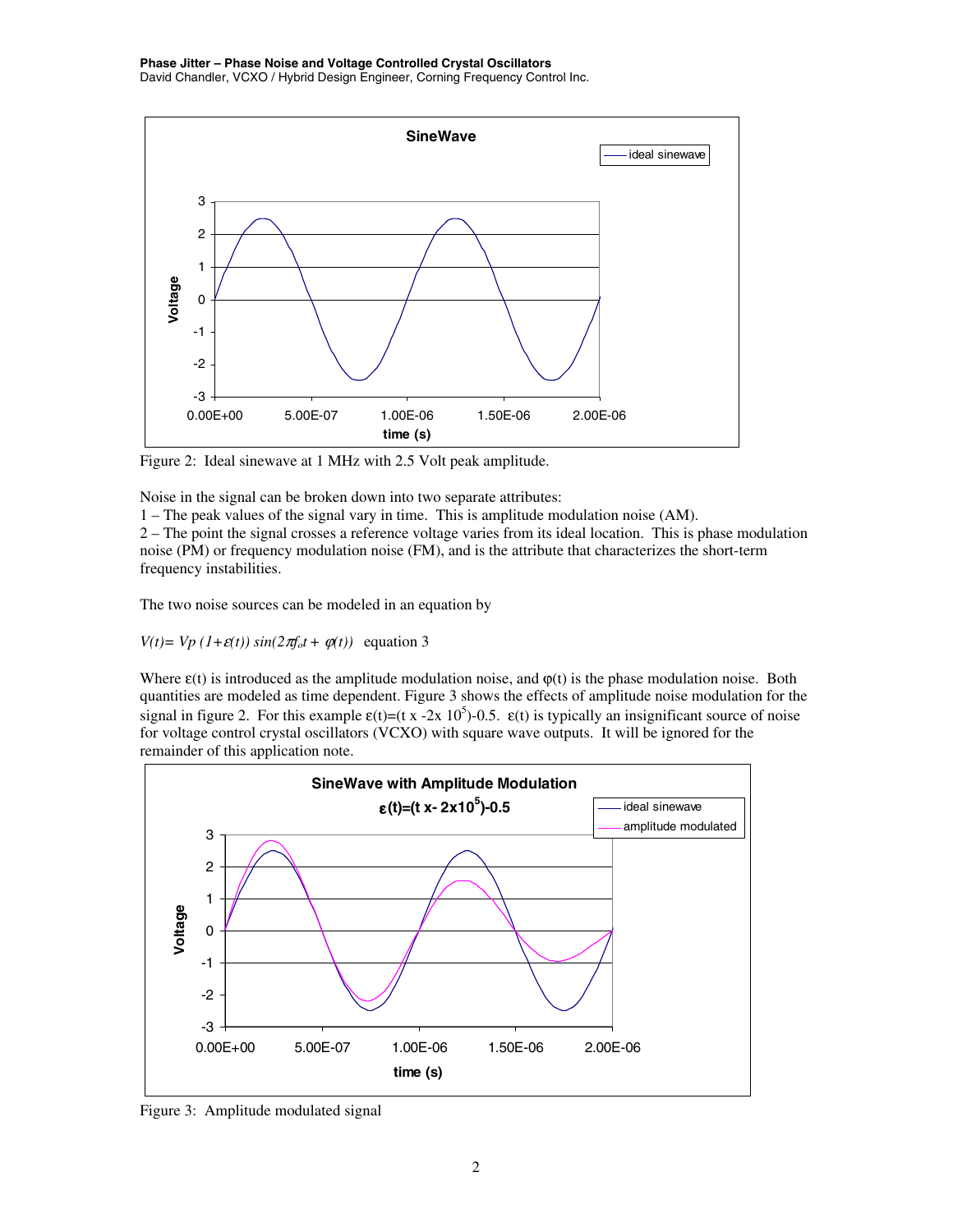Figure 4 shows the effects of phase modulation noise for the signal in figure 1. For this example  $φ(t)=2πsin(1.5πf_0t)/15$ 



Figure 4: Phase Modulated Signal.

For square wave VCXO noise characterization,  $\varphi(t)$  is the dominant noise source, and typically of most concern for telecom and digital applications.

### **Units of measure for** ϕ**(t)**

Seconds (s) – for the sample above the value of  $\varphi(t)$  is 80 ns measured at the end of the first cycle at the positive rising 0 Volt reference level.

Unit Intervals  $(UI)$  – The ratio of  $\varphi(t)$  to the period of oscillation. For this example it would be .08UI.

Radians (rad) – the radian value for  $\varphi(t)$  is in appropriate units to place in equation 1. To determine the radian value use the formula  $2\pi$  x UI. For this example = .502 rad

Unlike the example shown in figure 4,  $\varphi(t)$  is typically random in nature, however different mechanisms of an oscillator will have specific effects on the spectral content of  $\varphi(t)$ . These mechanisms are not discussed in this application note, but are covered in the application note "Frequency Stability in the Time Domain" by Mike Wacker avalaible on the Corning Frequency Control website at www.corningfrequency.com.

Telecommunications applications are typically concerned with the spectral content of  $\varphi(t)$  (expressed as the spectral density  $S_{\omega}(f)$  or some representation of it, which may be measured through a phase noise system. For a description of the spectral content of noise, see Appendix A at the end of this note. For many digital applications, with larger ϕ(t) tolerances (on the order of 10ps or greater), the time domain measurement and representation of  $\varphi(t)$  suffices.

The mechanics of accurate measurements, and the formulas involved can become very lengthy. This application note focuses on qualitative discussion of the methods, and graphical representations of the results.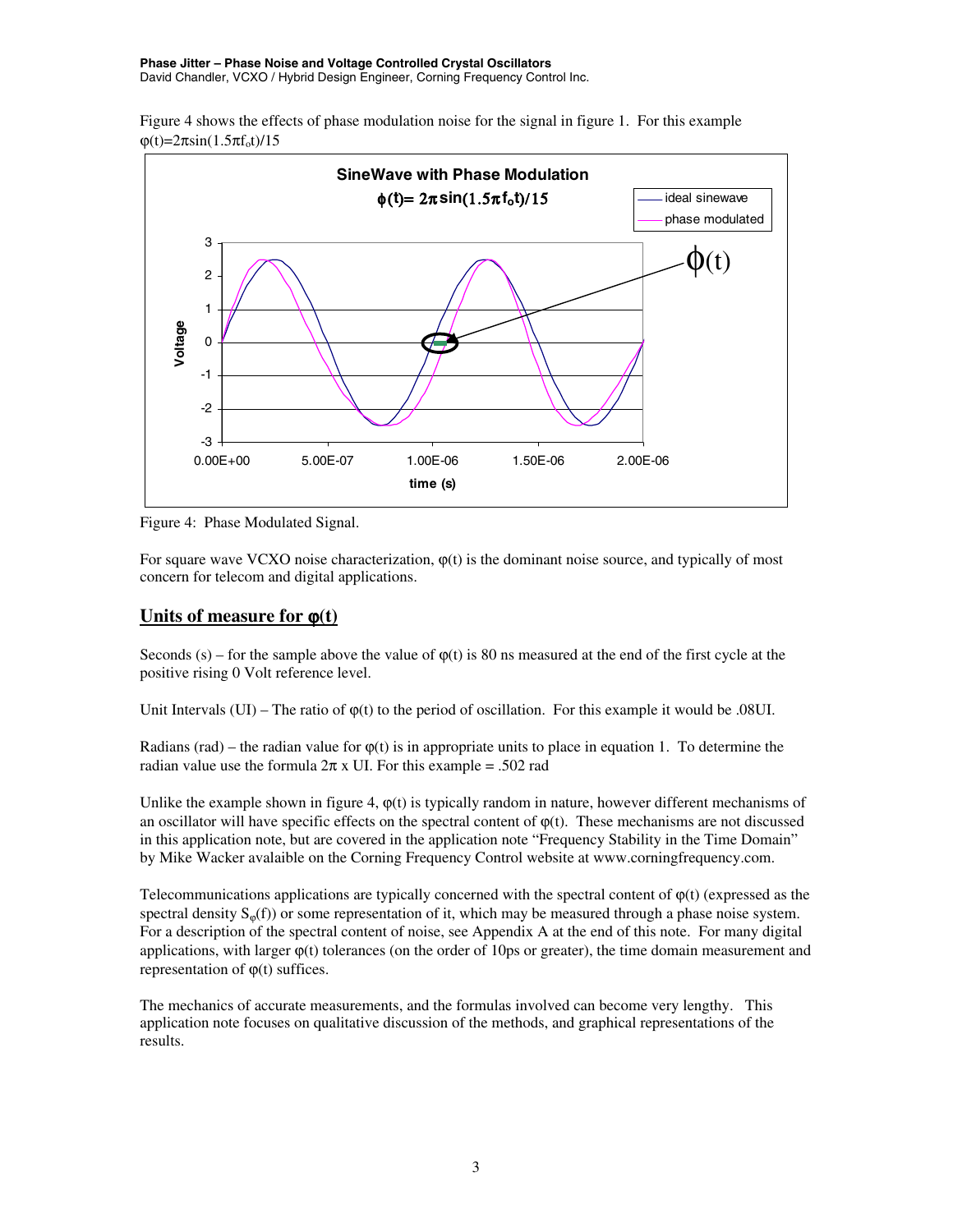#### **Phase Jitter – Time Domain Analysis – Digital Jitter**

Time Domain analysis of  $\varphi(t)$  is the easiest to measure, and the easiest to visualize. The time domain technique discussed in this application note is performed with a digital oscilloscope<sup>1</sup>. The Direct RAMBUS Clock Generator Validation Specification uses digital oscilloscopes to analyze jitter. This standard is widely used in the computer industry, however there is limited use for this method in the telecommunications industry as the bandwidth of  $\varphi(t)$  is not well defined. There are several different types of measurements that can be taken with this configuration. Brief descriptions of three measurements are given.

**Time Interval Error (TIE).** TIE is a measure of  $\varphi(t)$  that compares the jittery clock to an ideal clock source operating at the long-term average frequency of the signal. To measure TIE, as well as any other time domain method, a reference level and edge of the waveform must be specified. TIE is measured by subtracting the time of crossing through the reference level by the clock from the ideal crossing location. If a reference level is not defined, 0 volt rising edge (for an AC coupled signal) is assumed. This is shown in figure 5.



### Time Interval Error

Figure 5: Three measurements of Time Interval Error (TIE).

**Cycle-to-Cycle Jitter**. Cycle-to-cycle jitter compares the difference in the period length of adjacent cycles. This would be calculated by subtracting period  $\tau_1$  from period  $\tau_2$  in the example shown in figure 6. Again the reference level and edge to measure must be specified.

**Period Jitter**. Period jitter compares the length of each period to the average ( $\tau_{\text{ave}}$ ) period of an ideal clock at the long-term average frequency of the signal. Each datapoint would be generated by subtracting  $\tau_{n}$ - $\tau_{ave}$ where n is the period being measured.

<sup>&</sup>lt;sup>1</sup> Contact David Chandler at **dchandler@ofc.com** for test equipment used in the report.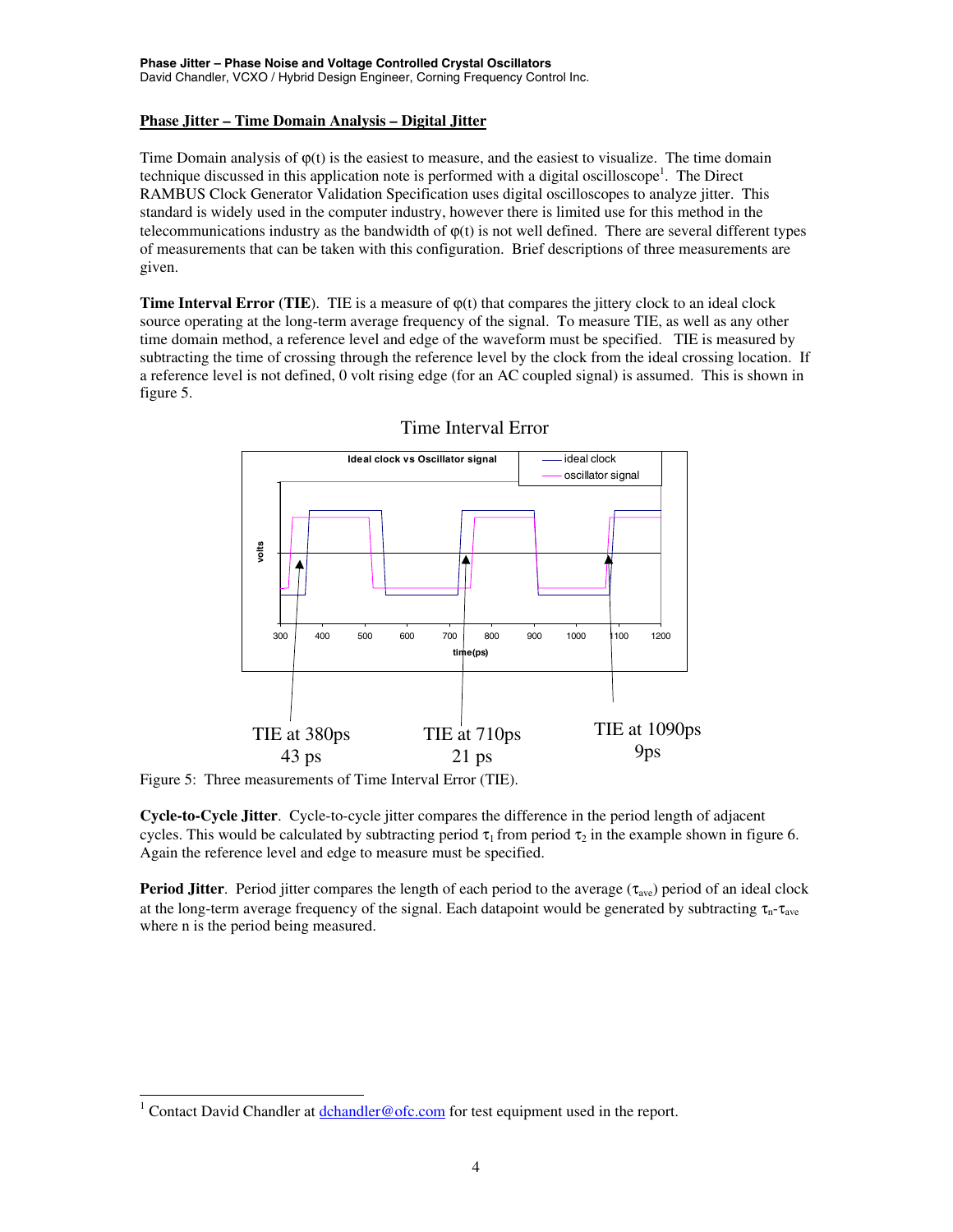

Figure 6: Adjacent cycles used to calculate cycle-to-cycle jitter.

When taking the three measurements, the reference level for the reading will have an impact on the results. The reference level specifies the point of each waveform to compare. Typically it is specified by the voltage level along the rising or falling edge. Figure 7 shows the difference in values obtained by changing the reference level from 0 volts positive edge to –145mV negative edge on a 155.52MHz, 3.3 Volts,



Figure 7a: Red trace is cycle-to-cycle jitter. Figure 7b: Red trace is cycle in the sycle to cycle jitter

The two traces show a 29 ps difference in value when the jitter reading was taken at a different point on the waveform.

To provide descriptive statistics for all the above readings (TIE, Cycle-to-Cycle, Period) data sets for several adjacent cycles are collected. The peak-to-peak value and standard deviation (1σ), or root mean square (rms), are then calculated from these data points (for sinusoidal signals the rms value and standard deviation are approximately equal). Figure 8 shows data for Cycle-to-Cycle and Time Interval Error.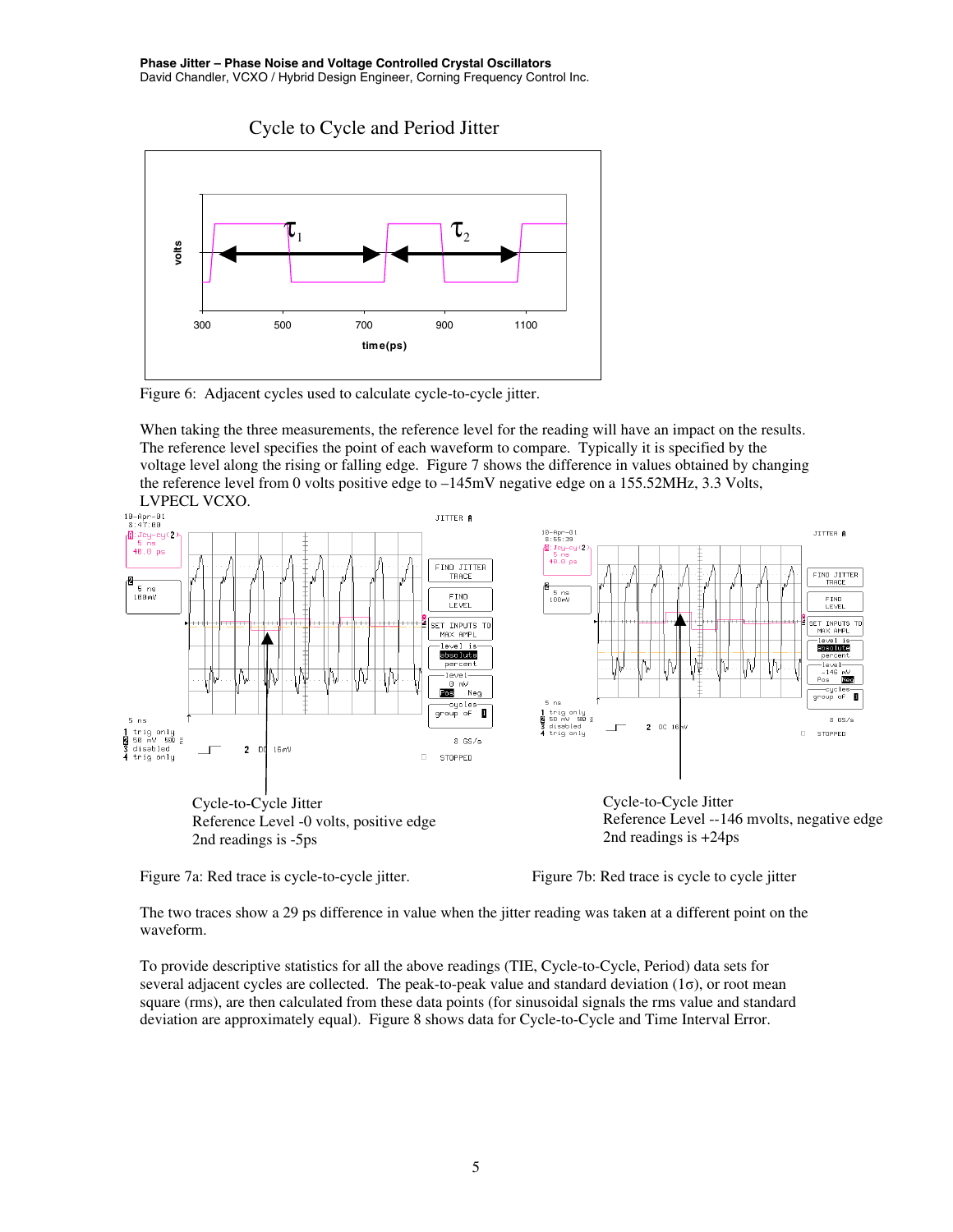

Figure 8: Several adjacent data points are taken and placed in a histogram. The peak-to-peak values and standard deviation are used for the descriptive statistics of the population.

To obtain meaningful results using a digital oscilloscope a system should have the following capabilities:

- 1. High sampling rate (8 Gigasamples/second or greater)
- 2. Good post processing software.
- 3. Large single shot memory (10 Mega points or greater)
- 4. Low noise internal clock for the sampling rate.

Appendix C discusses these requirements in more detail. With these requirements met, repeatable values down to 4ps rms (+/-1ps cycle-to-cycle) are obtainable using Digital - Time Domain techniques. Manufacturers of digital oscilloscopes advertise rms noise floors using these methods as low as 2ps. While this method has a floor that is relatively high for the measurement of VCXOs, the contribution to the measured  $\varphi(t)$  may be calculated if the jitter due to the oscilloscope and the remainder of the test set up are known. The measurement error of the equipment and the jitter of the VCXO contribute to the total

```
ϕmeasuredrms as
\varphi_{\text{measuredrms}} = (\varphi_{\text{vexorms}}^2 + \varphi_{\text{equipmentrms}}^2)equation 5.
```
Where

ϕmeasuredrms is the recorded value ϕequipmentrms is due to the oscilloscope and all other equipment related noise  $\varphi_{\text{vexorms}}$  is the actual jitter due to the vcxo.

The graph in figure 9 is a plot of  $\varphi_{vexorms}$  vs.  $\varphi_{measuredms}$  for three different  $\varphi_{equipmentrms}$  (2, 3 and 4ps). For an oscillator with a  $\varphi_{\text{measuredms}}$  value of 5 ps, the oscillator noise is comparable to the equipment noise, however when the measured value is 10ps, the oscillator is the major contributor to the noise reading.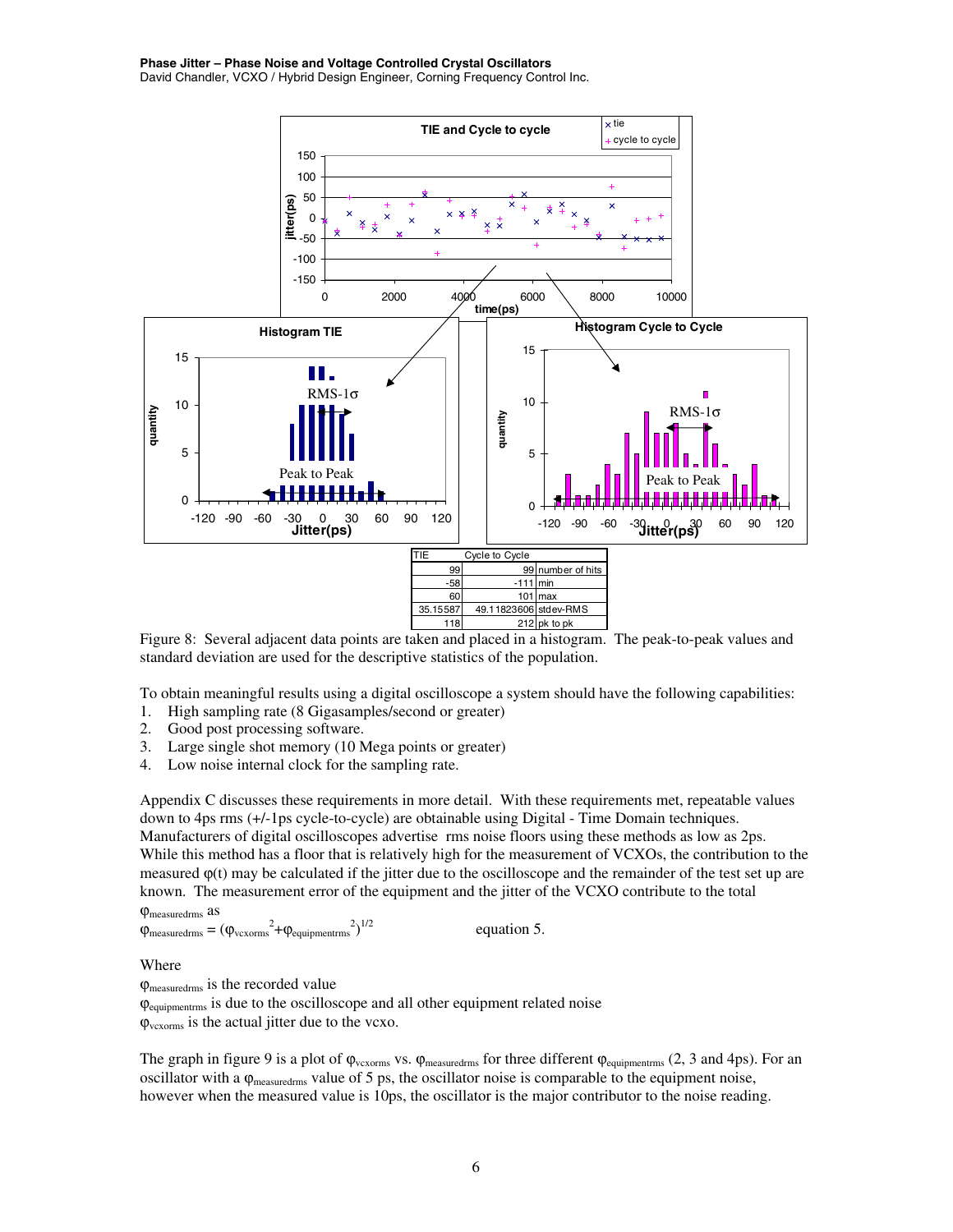#### **Phase Jitter – Phase Noise and Voltage Controlled Crystal Oscillators**

David Chandler, VCXO / Hybrid Design Engineer, Corning Frequency Control Inc.



Figure 10: ϕmeasuredrms vs ϕvcxorms using a digital oscilloscope.

### **Frequency Domain Analysis Techniques – Phase Noise and Phase Jitter - Communications Jitter.**

The spectral content of  $\varphi(t)$  is a concern in the communications industry, particularly when building SONET compliant devices. To obtain operating frequencies at several Gigahertz, the output of a square VCXO is multiplied through a phased-locked loop (PLL). The jitter is magnified by the PLL, thus placing tighter requirements on the oscillator than the final device. The spectral content is typically specified at discrete points (via phase noise), or as  $\varphi_{\rm rms}$  of a specified bandwidth (phase noise integration – phase jitter rms).

#### **Phase Noise**

Phase noise is another measure of  $\varphi(t)$ , but the results are displayed in the frequency domain as  $L(f)$ . The displayed results are a comparison of the noise power at undesired frequencies to the total response power, normalized to a 1Hz bandwidth. For the oscillator in figure 11, the phase noise at 1kHz away from the carrier is the ratio of the red area (1Hz bandwidth at 1kHz) compared to the entire area under the curve.



Figure 11: Graphical representation of phase noise. The phase noise at 1000Hz is the ratio of the red area to the blue area .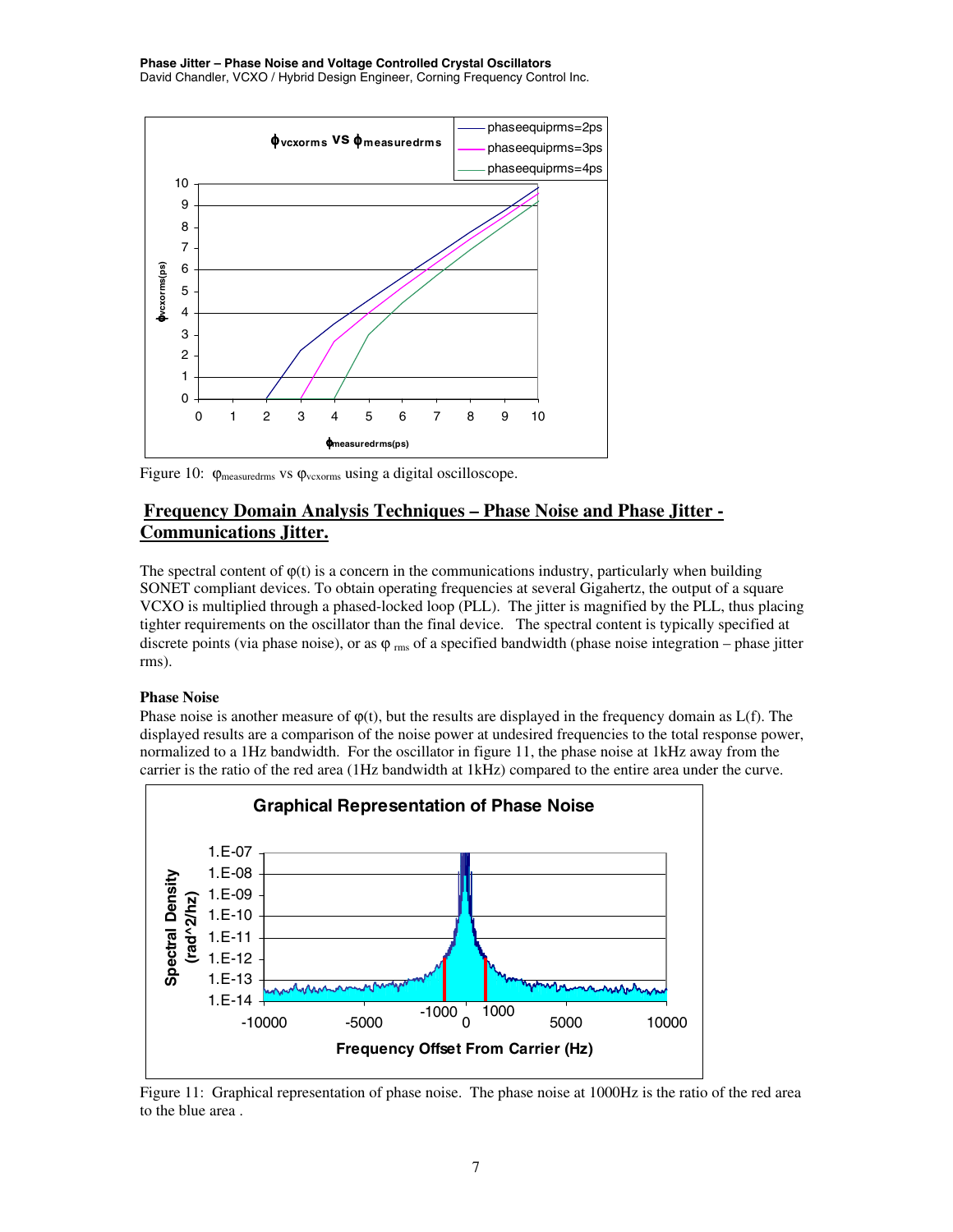Commercially available phase noise test equipment measure  $\varphi(t)$  using the following phased-locked loop test set up.





Figure 12: Standard Phase Noise Test Set Up.

For this test set up, the reference clock is an ovenized crystal oscillator (OCXO), which is approximately an ideal sinewave when compared to a VCXO, while the other is the VCXO (DUT). The frequency of the two devices must be close enough to allow an exact match in frequency with only minor changes to the control voltage of the VCXO.

By maintaining approximately a 90° phase shift between oscillators, the mixer output measures the small phase difference between the two signals. The signal coming off the mixer is sent through an amplifier and low pass filter. The signal that comes through the filter is a measure of  $\varphi(t)$ . This is then measured on a dynamic signal analyzer (a high-resolution spectrum analyzer) which displays the spectral density of  $\varphi(t)$ in the frequency domain as  $S_{\omega}(f)$ . Phase noise equipment takes advantage of the relationship

 $S\varphi(f) = 2L(f)$  for  $\varphi \ll 1$  radian equation 4

to plot phase noise. The base 10 logarithm of this value is then plotted in dBc/Hz. Figure 12 is a phase noise plot for 155.52 MHz, 3.3Volt LV PECL VCXO.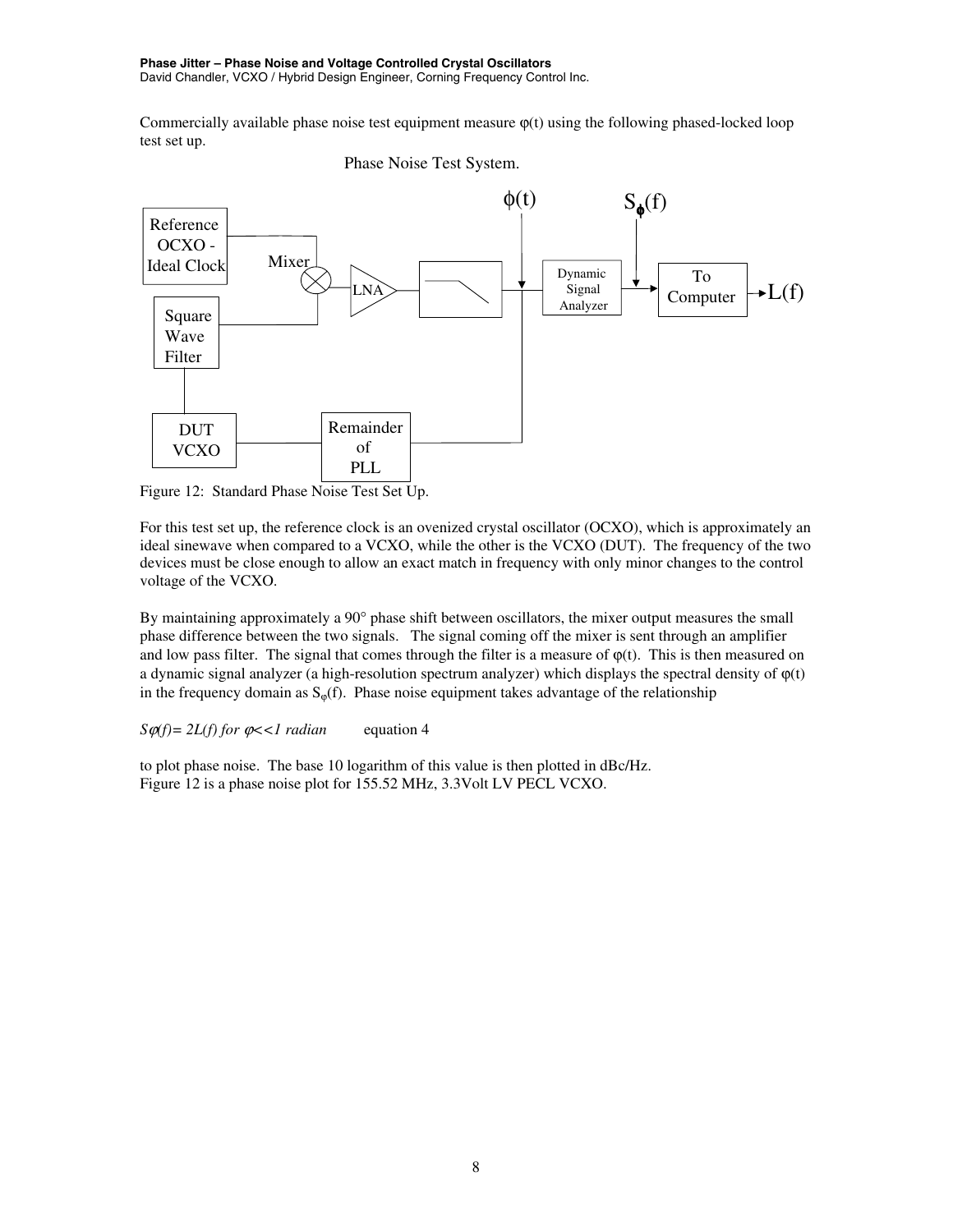

Figure 12: Phase Noise Plot for a 155.52Mhz, 3.3V, LVPECL VCXO.

Noise floors of commercially available phase noise equipment are as low as  $-170$ dBc/Hz.

For several communications applications, only the noise at certain frequencies away from the carrier is a concern, so the phase noise is specified at these frequencies.

Example of Phase Noise Specification.

| Hz from Carrier | $L(f)$ in $dBc/Hz$                          |
|-----------------|---------------------------------------------|
| 10              | $-40$                                       |
| 100             | $-70$                                       |
| 1000            | $-100$                                      |
| 10000           | $-120$                                      |
|                 | This specification is plotted on figure 12. |

#### **Phase Jitter – Phase Noise Integration.**

For many communications applications, the total noise power over a specific range of frequencies – not the shape (as shown in figure 12) is the primary concern. In order to determine the power over the frequency range (bandwidth), the time domain signal must be analyzed in the frequency domain, and then reconstructed in the time domain into an rms value with the unwanted frequencies excluded. This may be done by converting  $L(f)$  back to  $S_{\omega}(f)$  over the bandwidth in question, integrating and performing some additional calculations. The result is an rms value for  $\varphi(t)$ . The result may be expressed in dB, radians, unit intervals, or seconds. The value, in seconds, represents 1 standard deviation of phase jitter contributed by the noise in the defined bandwidth. Figure 13 graphically displays the integrated area in green. The bandwidth for the integration in this example is 500 to 10000Hz..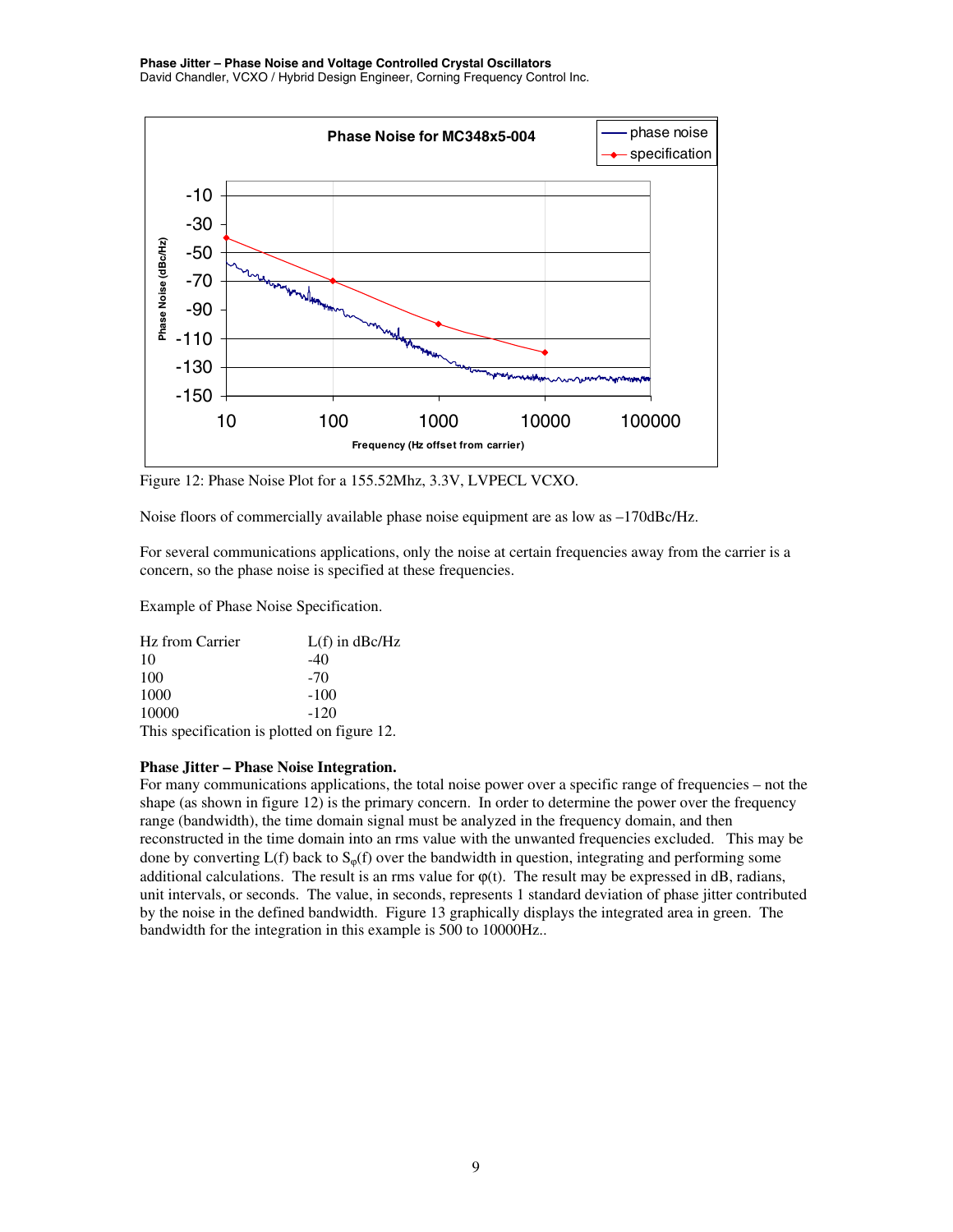



Note that the bandwidth can have a significant impact on  $\varphi_{\rm rms}$ . Figure 14 shows the integration on the same oscillator with a bandwidth of 10 to 10000 Hz.



Figure 14: Same plot as figure  $13$  – bandwidth changed to 10 to 10000 Hz. Note that trms is  $\sim 80$  times larger over this bandwidth.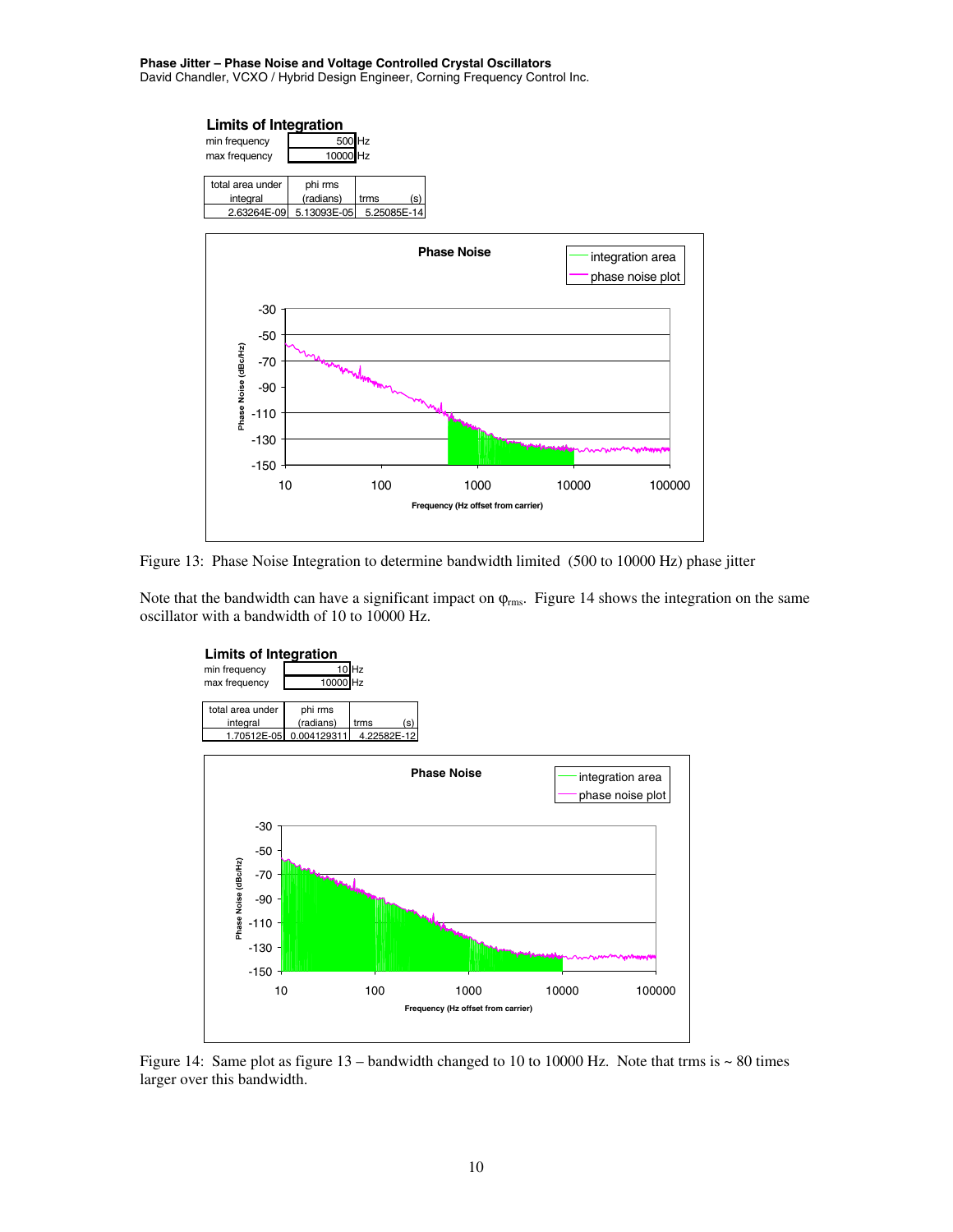Several telecommunications standards differentiate between jitter above and below 10Hz, calling the jitter below 10 Hz wander.

The trace integration can be performed by commercially available phase noise equipment, or by exporting the data from a phase noise machine into a spreadsheet program.

While this process seems cumbersome, it is one of the most effective ways to accurately provide an rms value for  $\varphi(t)$  over a specified bandwidth. Figure 15 summarizes the process used to obtain the bandwidth limited phase jitter number.



Figure 15: The process of obtaining a bandwidth limited phase jitter number.

Only  $\varphi_{\rm rms}$  can be determined in this manner. The peak-to-peak value must be approximated. Appendix B discusses approximations and their validity.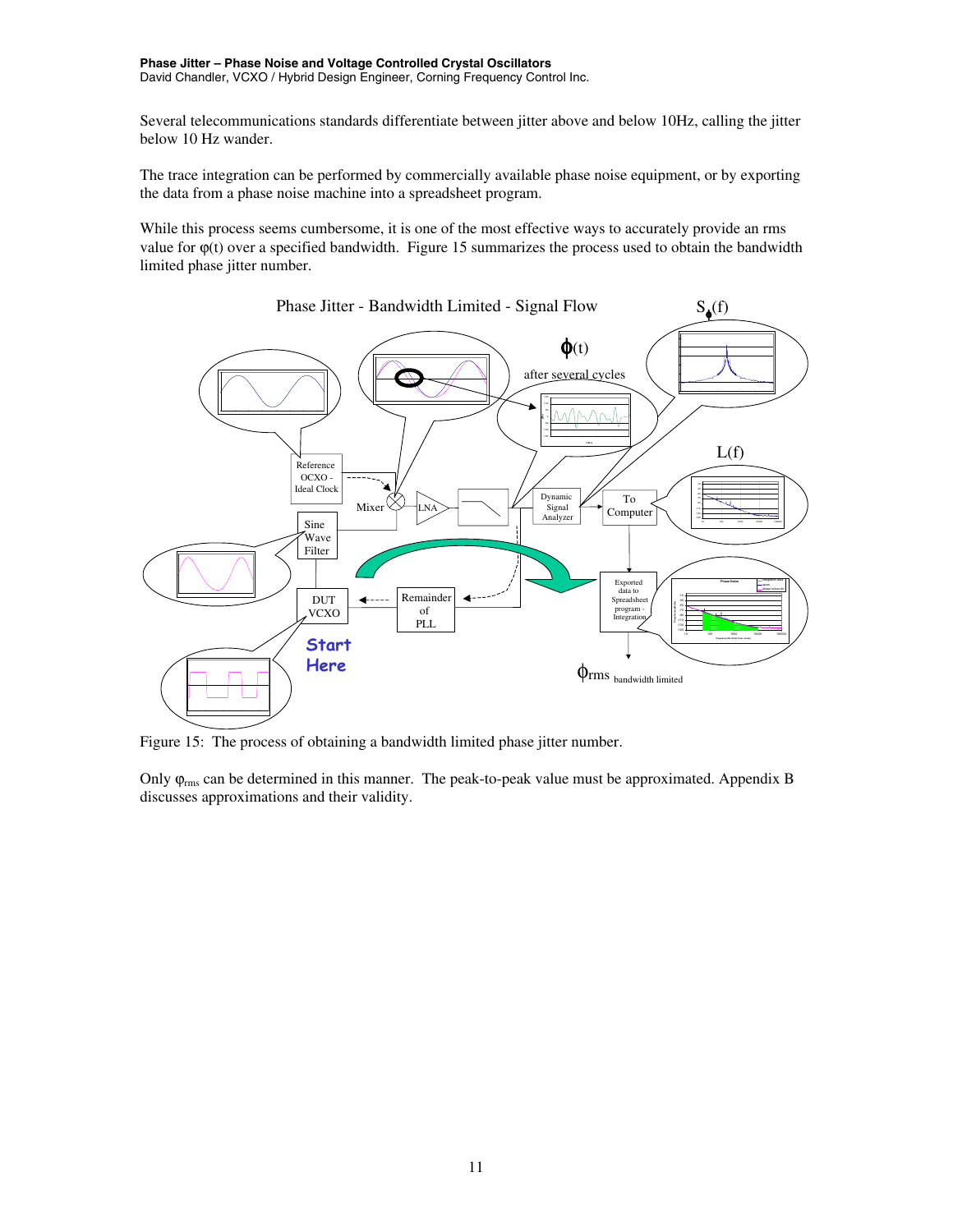# **Comparison of Test Methods**

The following are representative of a 3.3Volt, 155.52Mhz, LVPECL VCXO.



Figure16a: Time Interval Error - Time Domain RMS: 6.61 ps



Figure 16c: Period Jitter -Time Domain RMS: 3.66ps



Figure 16b: Cycle to Cycle jitter - Time Domain RMS: 5.70ps



Figure 16d: Phase Jitter 1KHz - 2MHz - Frequency Domain RMS: 0.264ps

Note the order of magnitude difference between the integrated phase noise plot and the time domain analysis. As explained earlier there are at least two major causes for these differences:

- 1) Definition of the bandwidth. The bandwidth is well defined and limited when performing a phase noise integration. There is no limitation of bandwidth on the oscilloscope method other than the equipment limitations.
- 2) The digital oscilloscope noise floor in figures 16a-16c is 2ps rms, and has not been removed from the numbers.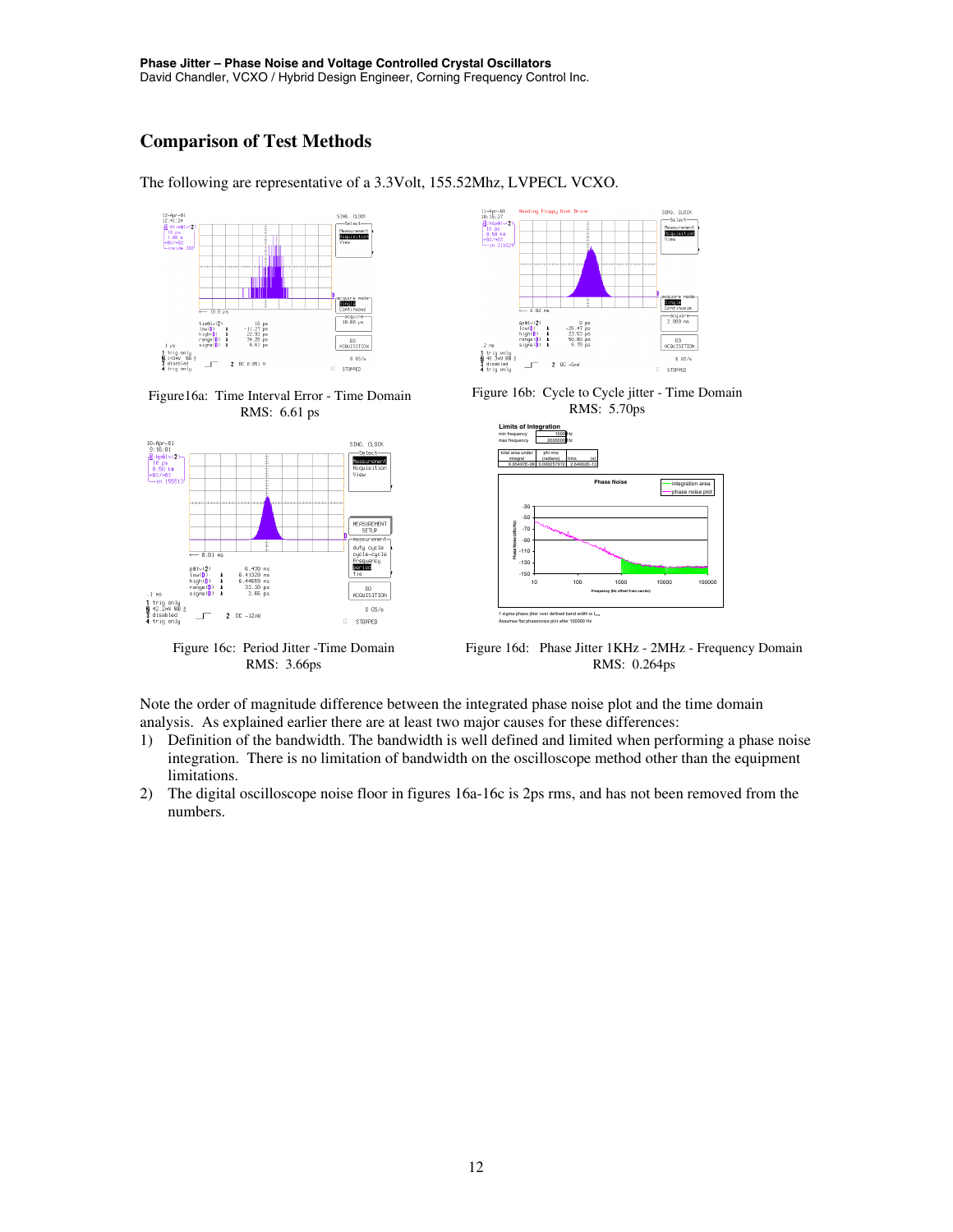## **Specifying Requirements**

Figure 16 shows the numbers vary greatly depending on measurement techniques. For this reason it is critical for a designer to understand the jitter tolerance for a VCXO in a higher level system. Different circuit design in a VCXO can yield markedly different jitter performance. Incorrect specification of the jitter can either cause system failures, if the specification inaccurately reflects system requirements, or can result in considerable additional cost because the jitter is overspecified and a more expensive VCXO is required to meet these specifications. The following minimum information should be provided when specifying jitter requirements.

| <b>Time Domain</b>              |  | <b>Frequency Domain</b> |  |
|---------------------------------|--|-------------------------|--|
| Cycle to Cycle                  |  | <b>Bandwidth</b>        |  |
| Period                          |  | >1kHz                   |  |
| <b>TIE</b>                      |  | 12kHz to 20MHz          |  |
| other                           |  | other                   |  |
| <b>Minimum Number of Cycles</b> |  |                         |  |
| 1000                            |  |                         |  |
| 10000                           |  |                         |  |
| 100000                          |  |                         |  |
|                                 |  |                         |  |
| <b>Reference Level</b>          |  |                         |  |
| Voltage                         |  |                         |  |
| <b>Rising or Falling Edge</b>   |  |                         |  |

| Units of Measure |  |  |
|------------------|--|--|
| <b>Seconds</b>   |  |  |
| Unit Intervals   |  |  |
| <b>Radians</b>   |  |  |
|                  |  |  |

| <b>Descriptive Statistics</b>   |  |  |
|---------------------------------|--|--|
| <b>RMS</b> - Standard Deviation |  |  |
| Peak to Peak                    |  |  |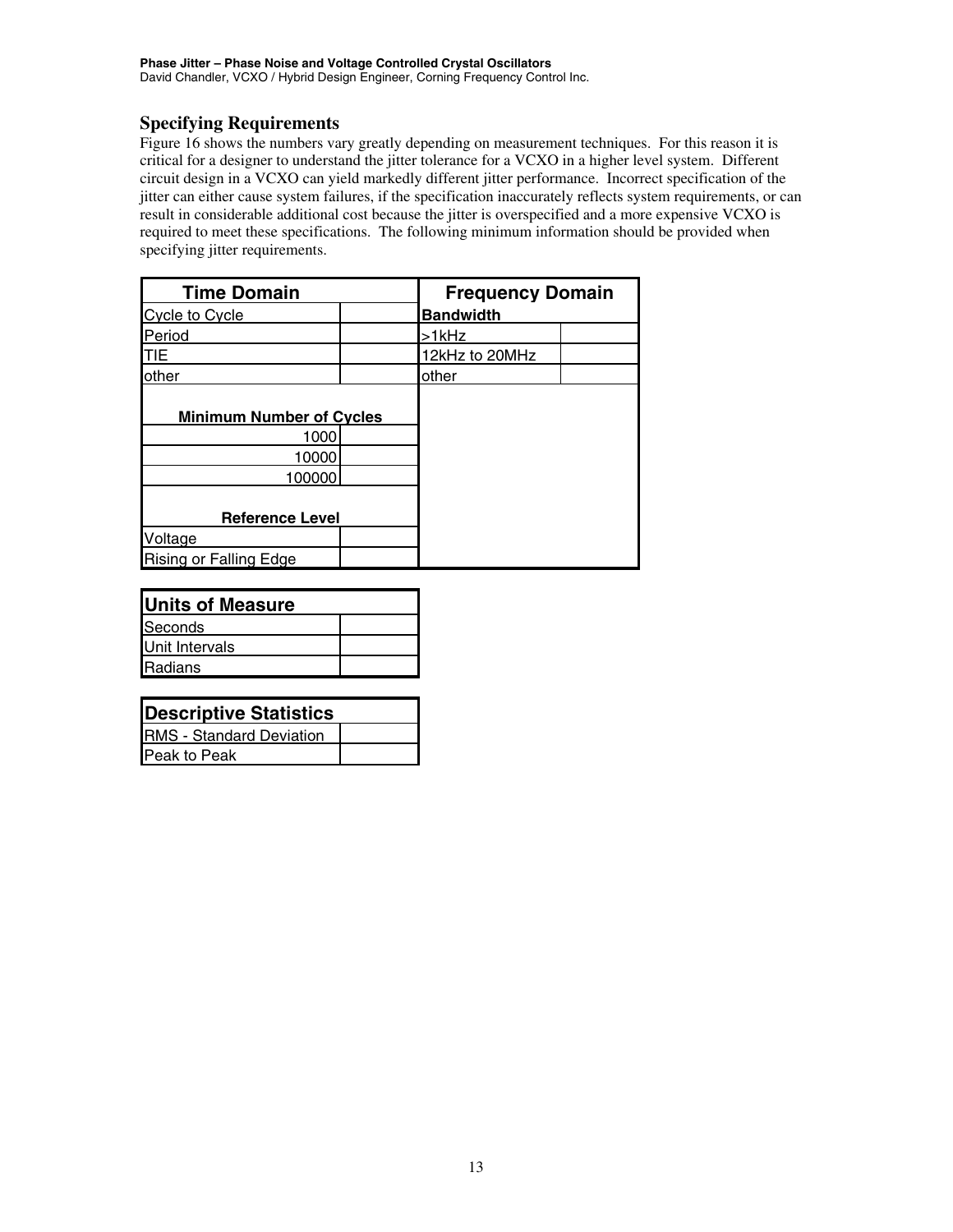# **Bibliography**

- 1. Characterization of Clocks and OscillatorsSullivan, NIST Technical Note 1337.
- 2. Quartz Crystal Resonators and Oscillators for Frequency Control and Timing Applications, John Vig, 1997.
- 3. Introductory Electronics for Scientists and Engineers, Robert Simpson, 1987
- 4. Juran's Quality Control Handbook, Joseph Juran, 1988.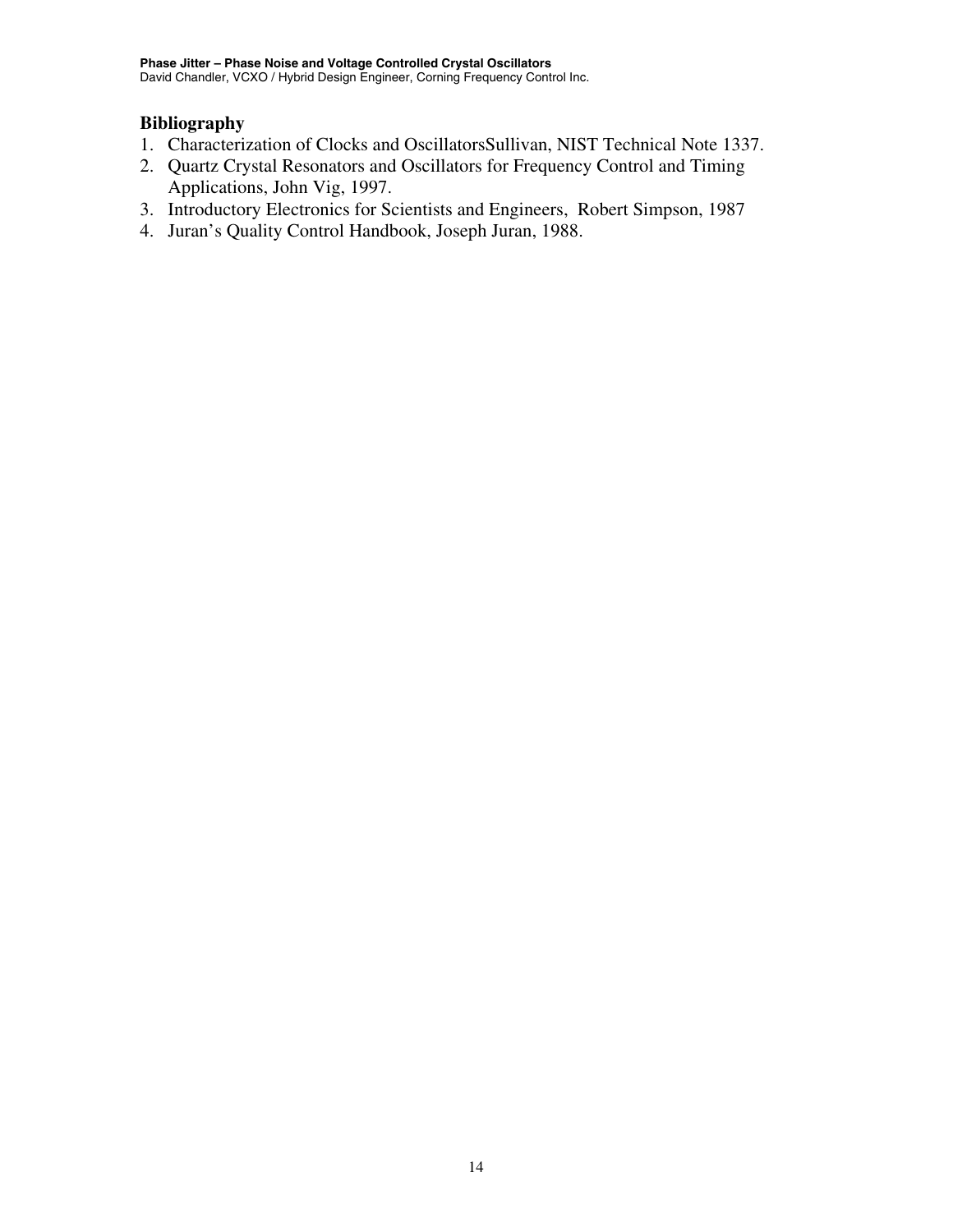# **Appendix A: Spectral Content, Bandwidth Limitations, and RMS Values.**

What does bandwidth limited spectral content of the phase noise actually mean? How does the RMS value represent the entire time dependent value for  $\varphi(t)$ ?

# **Spectral Content**.

All time varying signals may be represented as the sum of several sine waves of different magnitudes and phases. Figure A1 shows a non sinusoidal signal.



Figure A1: Non sinusoidal time varying signal.

This signal may be broken down into the following sine waves shown in figure A2. The frequency of these sine waves is listed in the legend, and the peak amplitudes may be determined by reviewing the y-axis.



Figure A2: Sinusoidal Components of signal.

To see that these actually combine to form the signal listed above, simply add the amplitudes at any given point in time back together. The result of the summation, superimposed over the sinewaves, is shown in figure A3. Notice the summation is an exact replica of the original signal.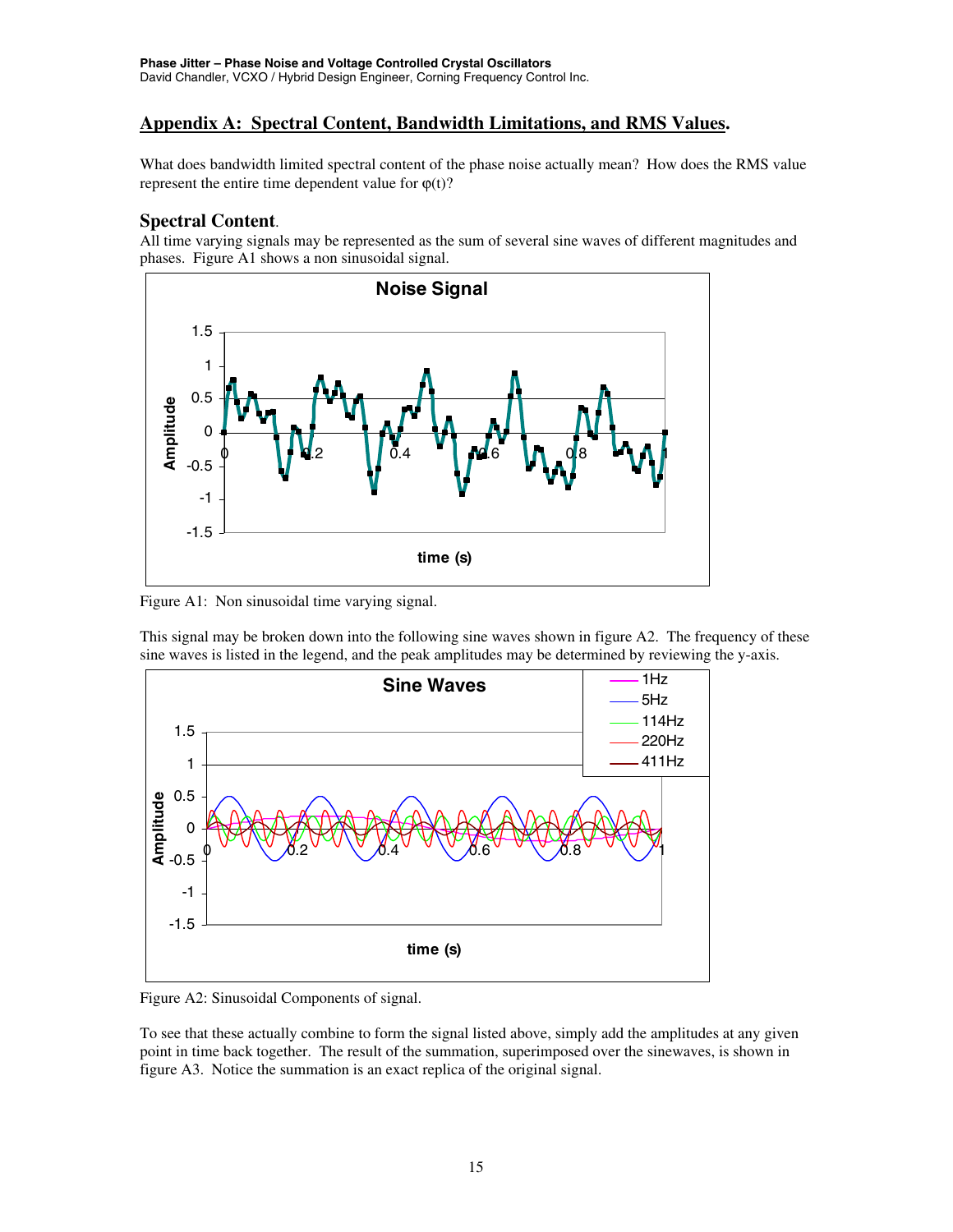

Figure A3: Sinewave reconstructed.

The peak magnitude of the sinewaves at the different frequencies is known as the amplitude spectrum of the signal, and can be viewed through a spectrum analyzer. Figure A4 is the spectrum for this signal:



Figure A4: Amplitude spectrum for the signal in figure A.1

(Note: there is actually a phase angle for each sine wave as well. For this example the phase angle is zero for all frequencies). This view of the signal is referred to as the frequency domain. The process of determining which frequency creates the signal is known as Fourier Analysis and Fourier transformation. If the above signal was called  $\varphi(t)$ , then the following table represents  $\varphi(f)$ ,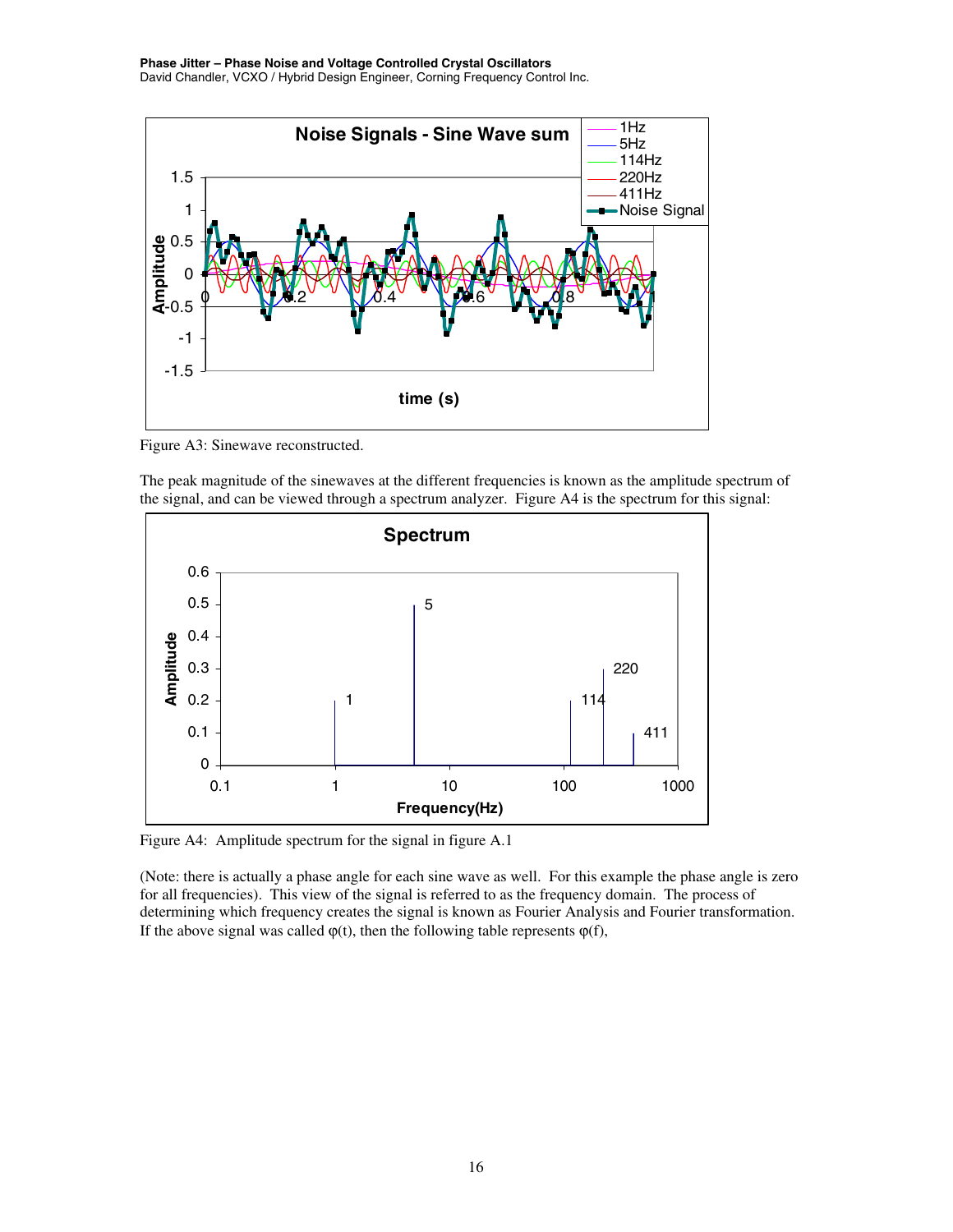#### **Phase Jitter – Phase Noise and Voltage Controlled Crystal Oscillators**

David Chandler, VCXO / Hybrid Design Engineer, Corning Frequency Control Inc.

|                                       | $\phi(f)$  |
|---------------------------------------|------------|
| 0 <f<1< td=""><td>0</td></f<1<>       | 0          |
|                                       | <u>0.2</u> |
| 1 < t < 5                             | 0          |
| 5                                     | 0.5        |
| 5 < t < 114                           | 0          |
| 114                                   | 0.2        |
| 114 <f<220< td=""><td>0</td></f<220<> | 0          |
| 220                                   | 0.3        |
| 220 <f<411< td=""><td>0</td></f<411<> | 0          |
| 411                                   | 0.1        |
| f>411                                 |            |

A signal that is non-periodic (does not repeat in time), has a continuous spectrum (a value for all frequencies), as opposed to the discrete spectrum shown in figure A4 (components only at distinct frequencies). For a random noise signal, rather than plotting  $\varphi(f)$  the spectral density S<sub> $\varphi$ </sub> (f) is plotted. S<sub> $\varphi$ </sub>(f) for a MC348x5-004 at 155.52 MHz are shown in figure A5.



Figure A5: Spectral Density Plot for MC348X5-004

#### **Bandwidth Limitations**:

Several communications systems are only susceptible to noise within a given bandwidth. If a sine wave frequency component of the noise is not within the bandwidth, it will not degrade the performance of the system. For the example in figure A1 above, if the bandwidth is 10 to 300Hz, the 1,5 and 411 Hz will be filtered from the noise signal. Figure A6 shows the resulting waveform with these three frequencies removed.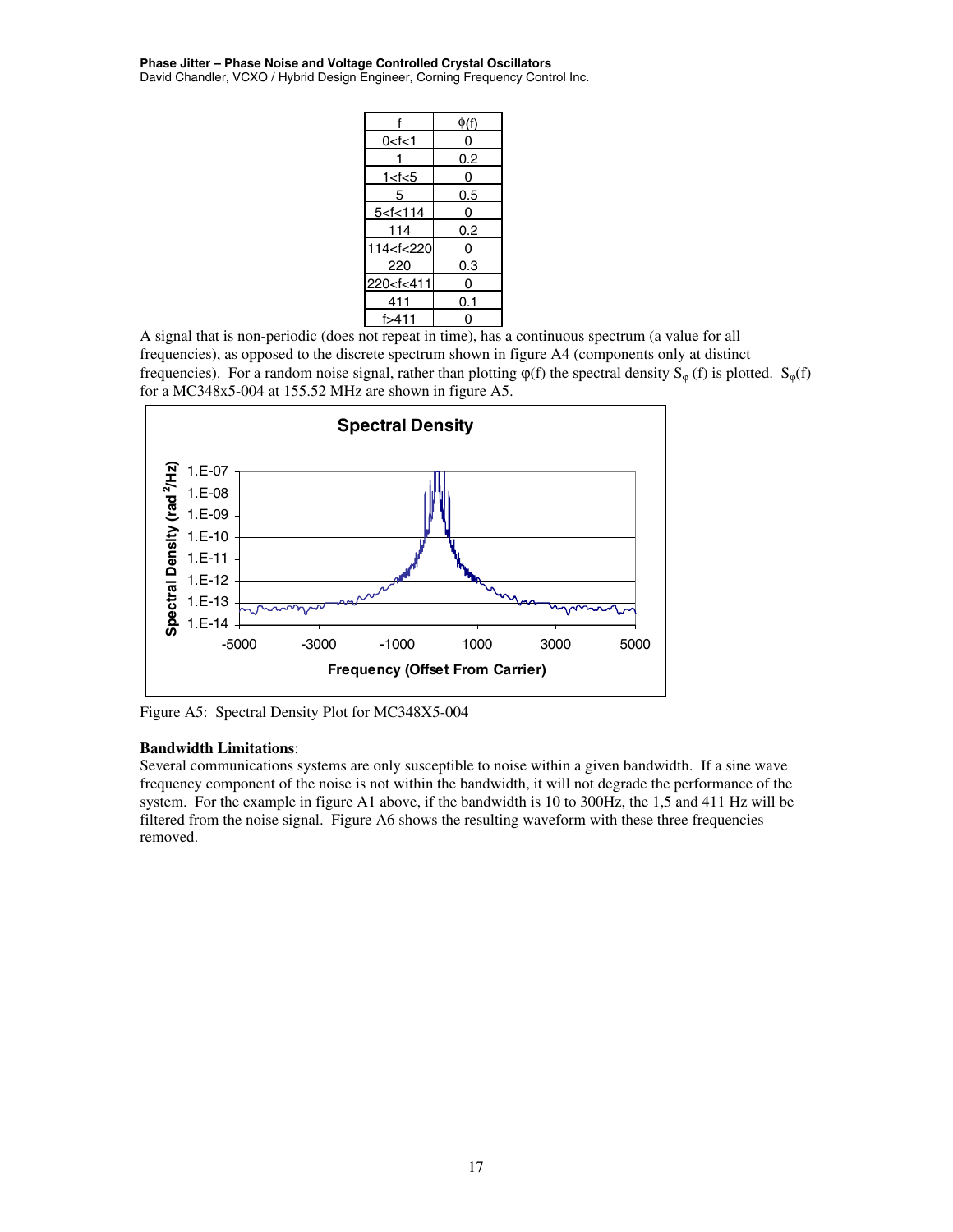

Figure A6: Bandwidth Limited signal

### **RMS Values**

The average power dissipated by a sinusoidal signal is independent of the polarity (whether the sign is positive or negative). In order to calculate an effective time independent value for a signal that is independent of sign changes – the root mean square (rms) is calculated. The RMS formula for a function  $f(t)$  is

 $f_{rms} = [(1/T)]_0^T (f(t))^{2}$ <sup>[/2</sup> equation A1

If two functions  $f_1$  and  $f_2$  are added to form a function  $f_3(t)$ 

$$
f_3(t) = f_1(t) + f_2(t)
$$
 equation A2

The value  $f_{3rms}$  may be calculated by either applying the formula for  $f_{rms}$  above, or, if the rms values for  $f_1$ and  $f_2$  are already known then

$$
f_{3\text{rms}} = (f_{1\text{rms}}^2 + f_{2\text{rms}}^2)^{1/2}
$$
 equation A3

For any sinusoidal signal the rms value is .707x peak amplitude.

For the signal  $\varphi(t)$  above, the bandwidth limited  $\varphi_{\rm rms}$  from 10 to 300 Hz is .380, where as an unlimited bandwidth measurement of  $\varphi_{\rm rms}$  would have given .655.

A similar summation method is used to convert a spectral density plot  $S\varphi(f)$ , into a bandwidth-limited  $\varphi_{rms}$ . The rms value is determined by obtaining the square root of the integral over the bandwidth:

 $\varphi_{rms} = [\int_{f} f^{2} S_{\varphi}(f))$ <sup>1/2</sup> *f2S*ϕ*(f))]1/2* equation A4 This is the method used to obtain  $\varphi_{\rm rms}$  in figure 15.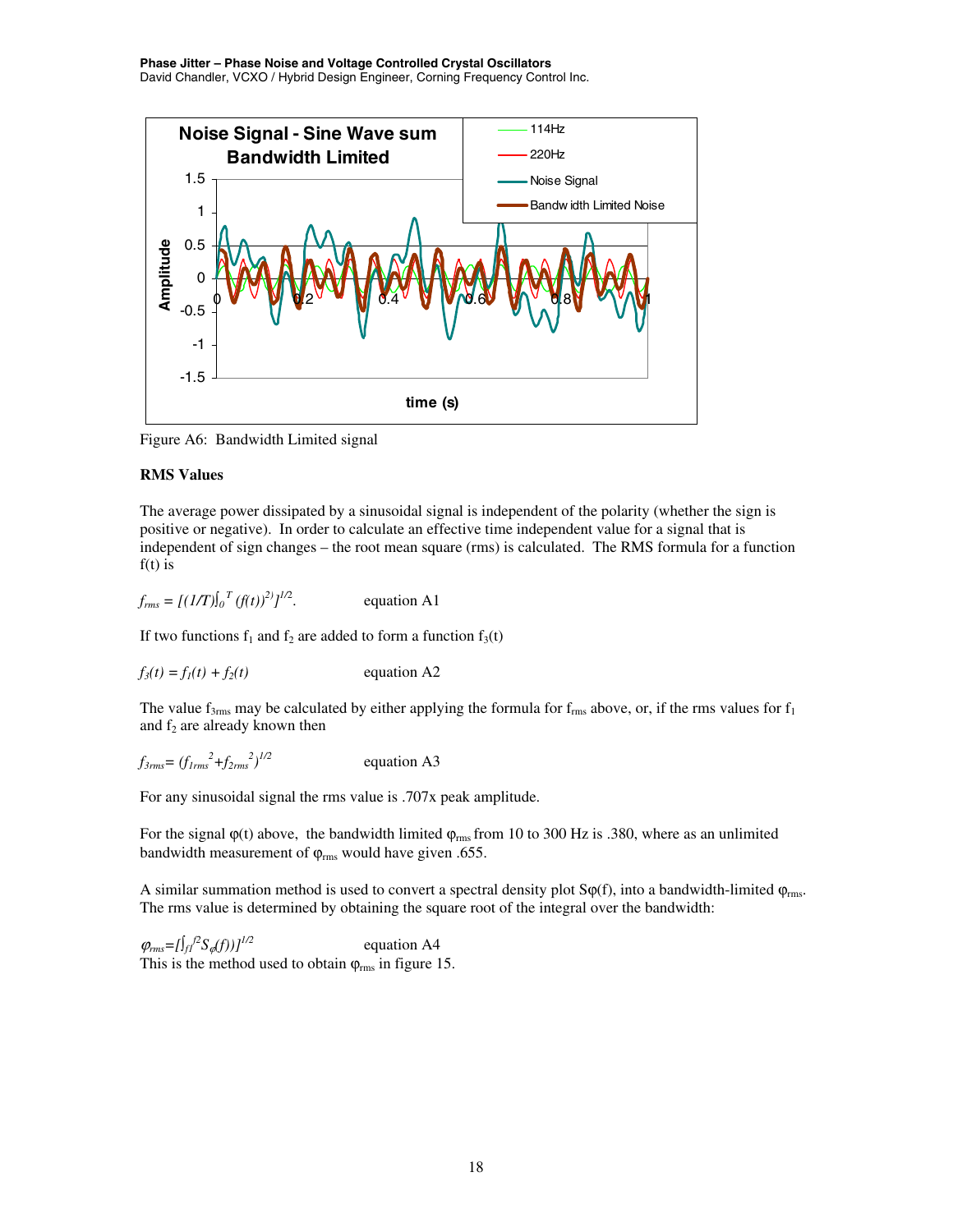# **Appendix B: Peak-to-Peak and Standard Deviation Values**

The advent of digital oscilloscopes with large memory capabilities (able to store 100,000 cycles of data) has allowed more accurate descriptive statistics of  $\varphi(t)$  in the time domain. While this has added more validity to measurements, as well as repeatability, it has also caused specifications (particularly peak-topeak, cycle-to-cycle measurements) to be redefined. The peak-to-peak values have grown as the sample sizes have increased, and the variation in the standard deviation has reduced significantly. For the purposes of discussion,  $\varphi(t)$  is assumed to be a normal distribution.

### **Effect of Sample size on Standard Deviation.**

Due to a difference in confidence intervals, a digital oscilloscope that can only record 100 cycles will give a much less precise value for  $1\sigma$  than an oscilloscope that can provide 1000 cycles. The formula for a confidence limit on a standard deviation is

*Upper Confidence Limit* =  $\sigma$   $((n-1) / (\chi^2_{\alpha/2}))^{\wedge^{1/2}}$  equation B1 *Lower Confidence Limit* =  $\sigma$   $((n-1)/(χ^2/202))^{\Lambda^{1/2}}$  equation B2

Where

σ is the calculated standard deviation n is the total number of samples 1-α is the desired degree of confidence (chosen as  $95\%$ ) χ2 is the chi squared distribution with n-1 degrees of freedom at the appropriate α level.

The confidence interval is the range of values bounded by the upper and lower confidence limits. Figure B1 is a graph of true standard deviation vs. sample size for a measured value of 10ps.



Figure B1: Confidence Interval versus sample size.

A 100 cycle population with a measured 1σ value of 10 would have a 95% confidence interval of 8.74 to 11.54, meaning there is a 95% probability the true value of 1σ is between these two values. A 1000 cycle population with a measured 1σ value of 10 would have a 95% confidence interval of 9.56 to 10.44. The net effect is that the ten-fold increase in sample size has created an improved confidence interval 3.18 times smaller.

### **Effect of Sample Size on Peak-to-Peak Values**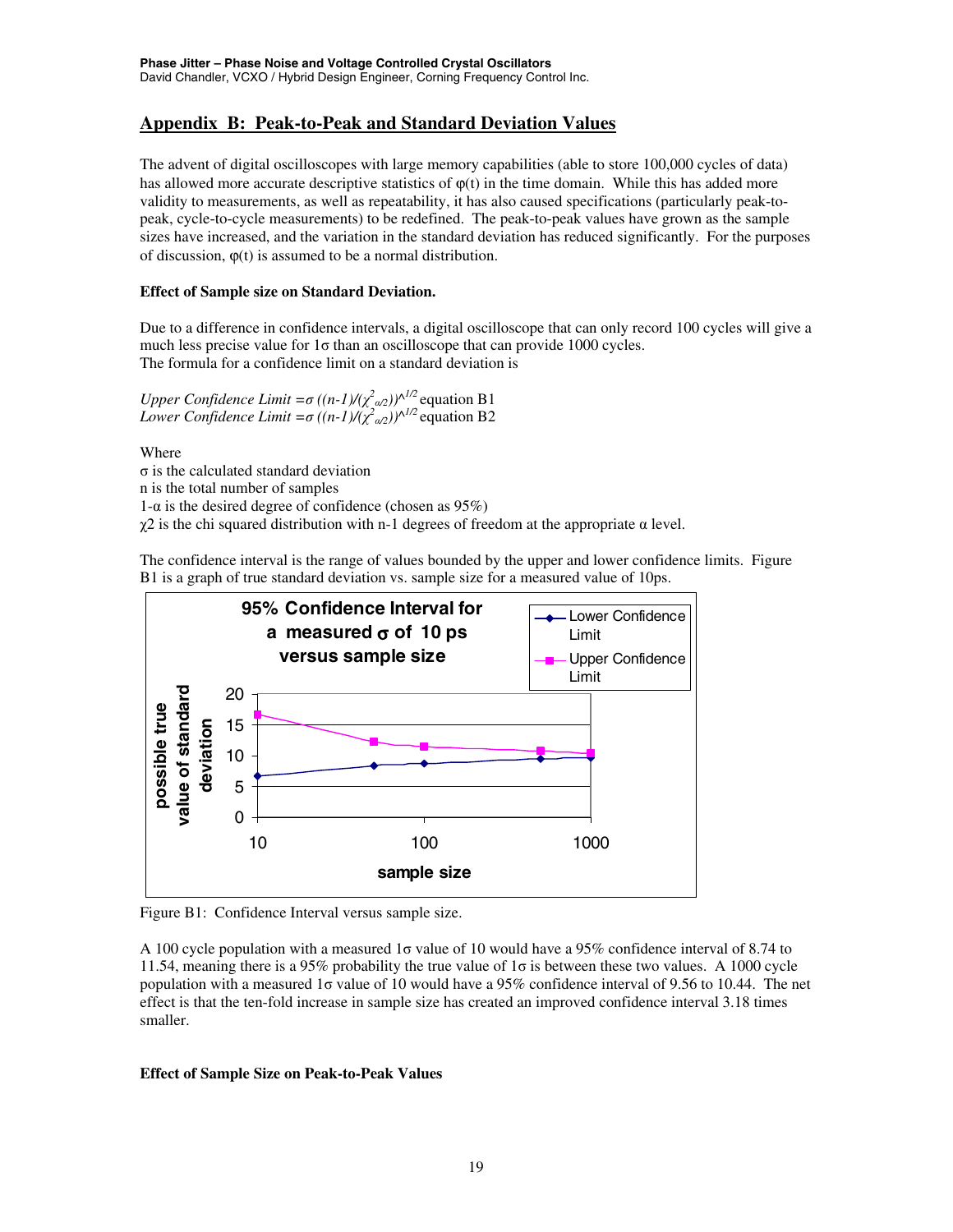Assume a jitter population for one oscillator is known to have a true 1σ value of 10ps and an average value of 0. Figure B.2 is the Gaussian (Normal Probability) distribution for this population.



Figure B2: Gaussian distribution for a random process with a standard deviation of 10ps.

Figure B3 was generated using the binomial probability distribution and the normal probability distribution. It displays the minimum peak-to-peak value that will be detected (95% probability) given the number of cycles in the sample, assuming a standard deviation of 10ps.



Figure B3: Minimum peak-to-peak value vs. number of cycle for  $1\sigma = 10 \text{ps}$  (95% probability).

From this chart it can be seen that by increasing from 100 to 1000 cycles, the minimum peak-to-peak value increases from 45ps to 60ps. At 100,000 cycles the peak-to-peak value has increased to 84ps.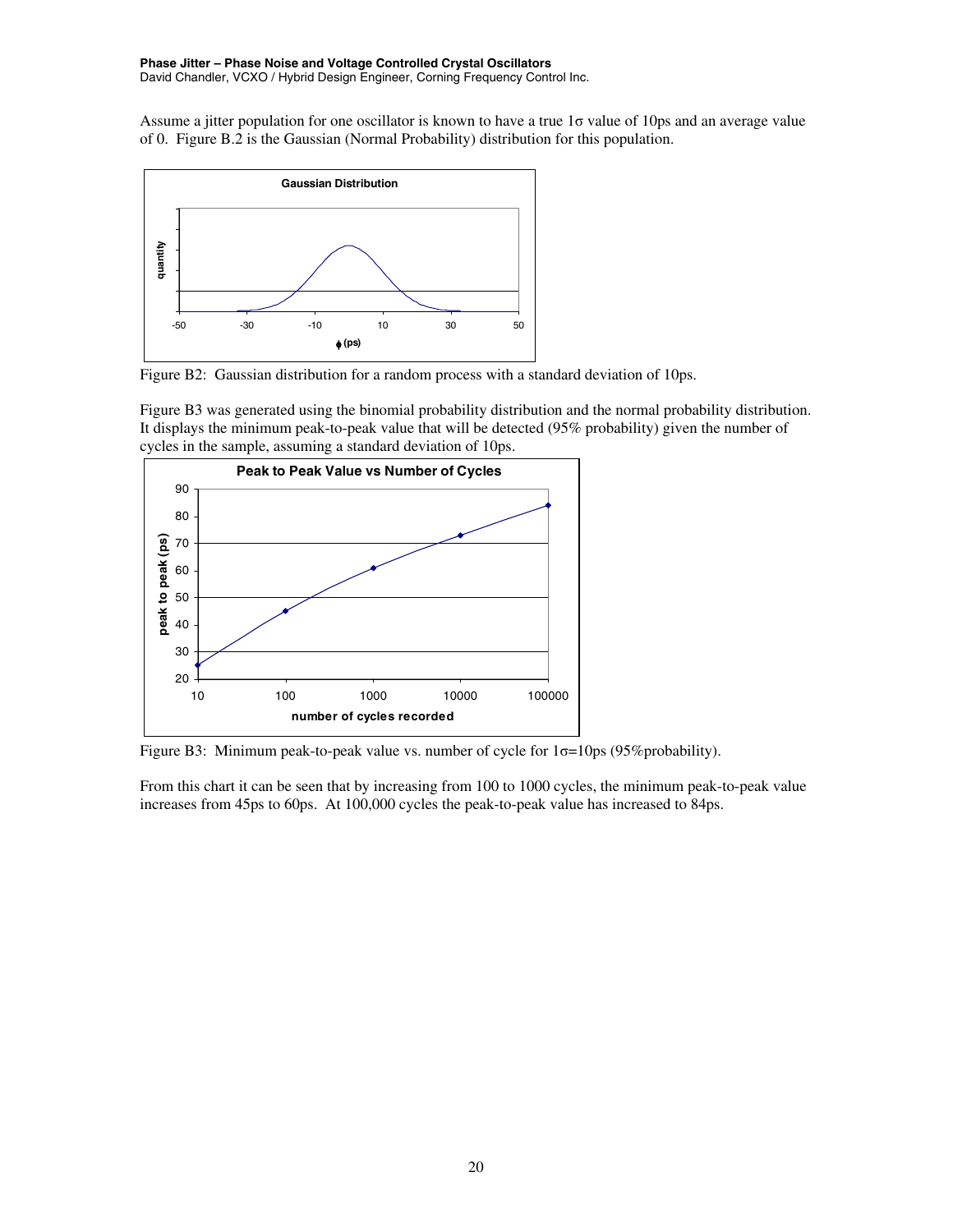#### **Approximation of Peak-to-Peak Values from the Standard Deviation**.

When the phase noise integration method is used to obtain  $\varphi_{\rm rms}$ , or when the desired sample size for the peak to peak exceeds the capabilities of the oscilloscope, approximations for the peak-to-peak are made based off the standard deviation (or rms value).

The approximation method assumes the normal distribution with the standard deviation measured. There is a finite probability that any independent sample will be outside the approximated peak-to-peak value. This probability decreases as the number of standard deviations used to approximate the peak-to-peak value increases. Figure B4 plots the probability that any single independent sample will be outside of the approximation



Figure B.4: Probability of sample outside of peak-to-peak approximation.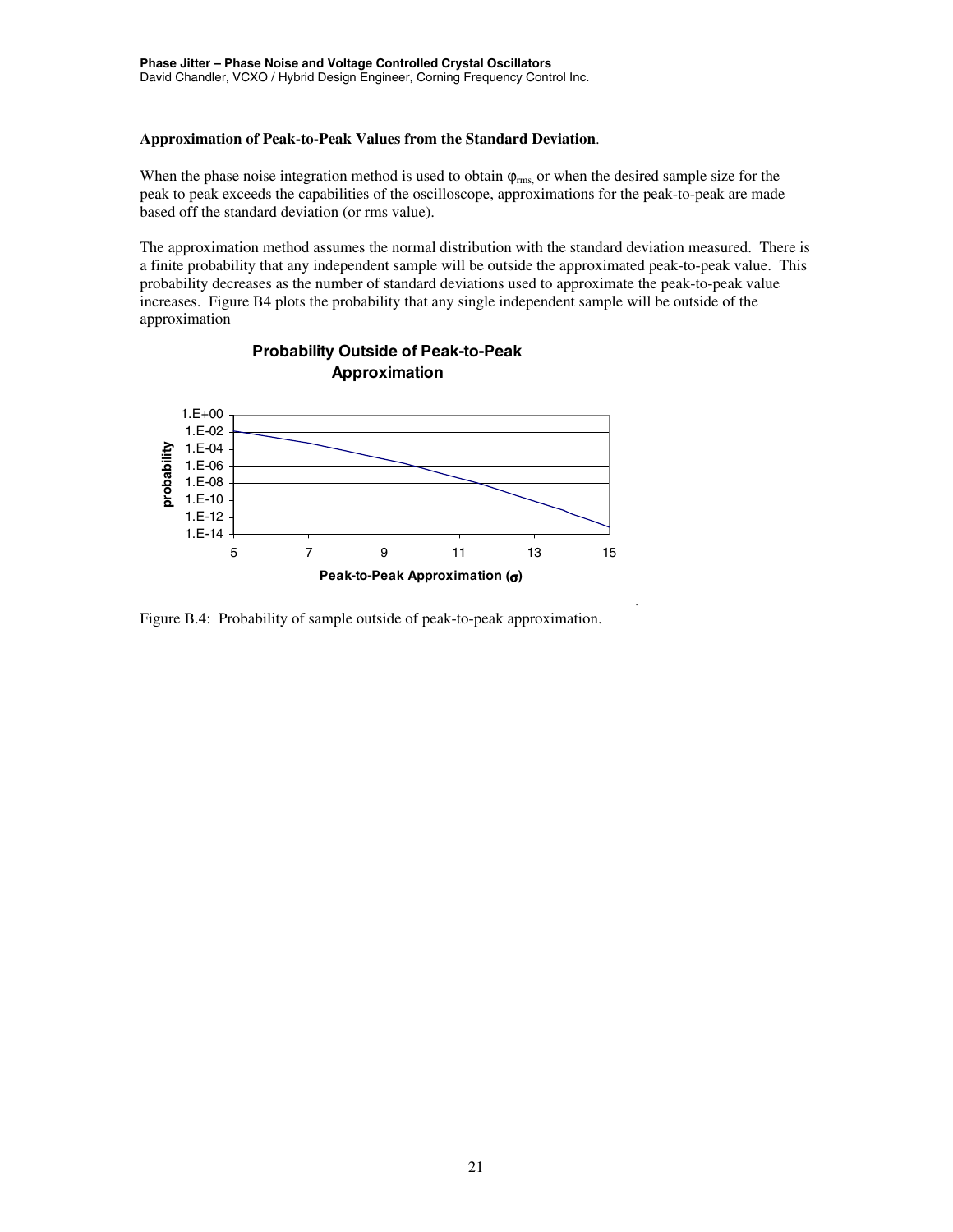# **Appendix C: Digital Oscilloscope Requirements**.

To obtain meaningful results using a digital oscilloscope a system should have the following capabilities:

- 1. High sampling rate (8 Gigasamples/second or greater)
- 2. Good post processing software
- 3. Large single shot memory (10 Megapoints or greater)
- 4. Low noise internal clock for the sampling rate.

Figure C1 displays the importance of the first two items. Good post processing software is needed when taking measurements with digital oscilloscopes. Each data point on the chart is a recording by the digital oscilloscope. Even at extremely high data sampling rates (8 Gigasamples per second in this case), there are still relatively few data points present on the edges. For meaningful time domain readings, the oscilloscope must also have good post processing software to interpolate the value at the reference level, because there is a high probability there will not be a data point at the exact location.



Post Processing softw are m ust be able to interpolate values at reference levels (0 V olt, rising edge)

Figure C1: Data points recorded by digital oscilloscope. Note there are no recordings at the reference level.

Large single shot memory is another important requirement as it directly impacts the number of recorded cycles. The number of cycles obtained has an impact on the peak-to-peak value and standard deviation. Figure C2 shows the difference in the cycle-to-cycle peak-to-peak value for a sample of 100 cycles vs. 303,000 cycles. See Appendix B on peak-to-peak values, samples sizes, and Gaussian distributions for a more detailed explanation on the impact of sample sizes.<br> $\frac{11.6P_{\text{F}}-0.1}{10.16.56}$ 



Figure C2a: Cycle-to-Cycle jitter 153 cycles. Peak-to-peak jitter 32.20ps, standard deviation (1σ) 6.59ps.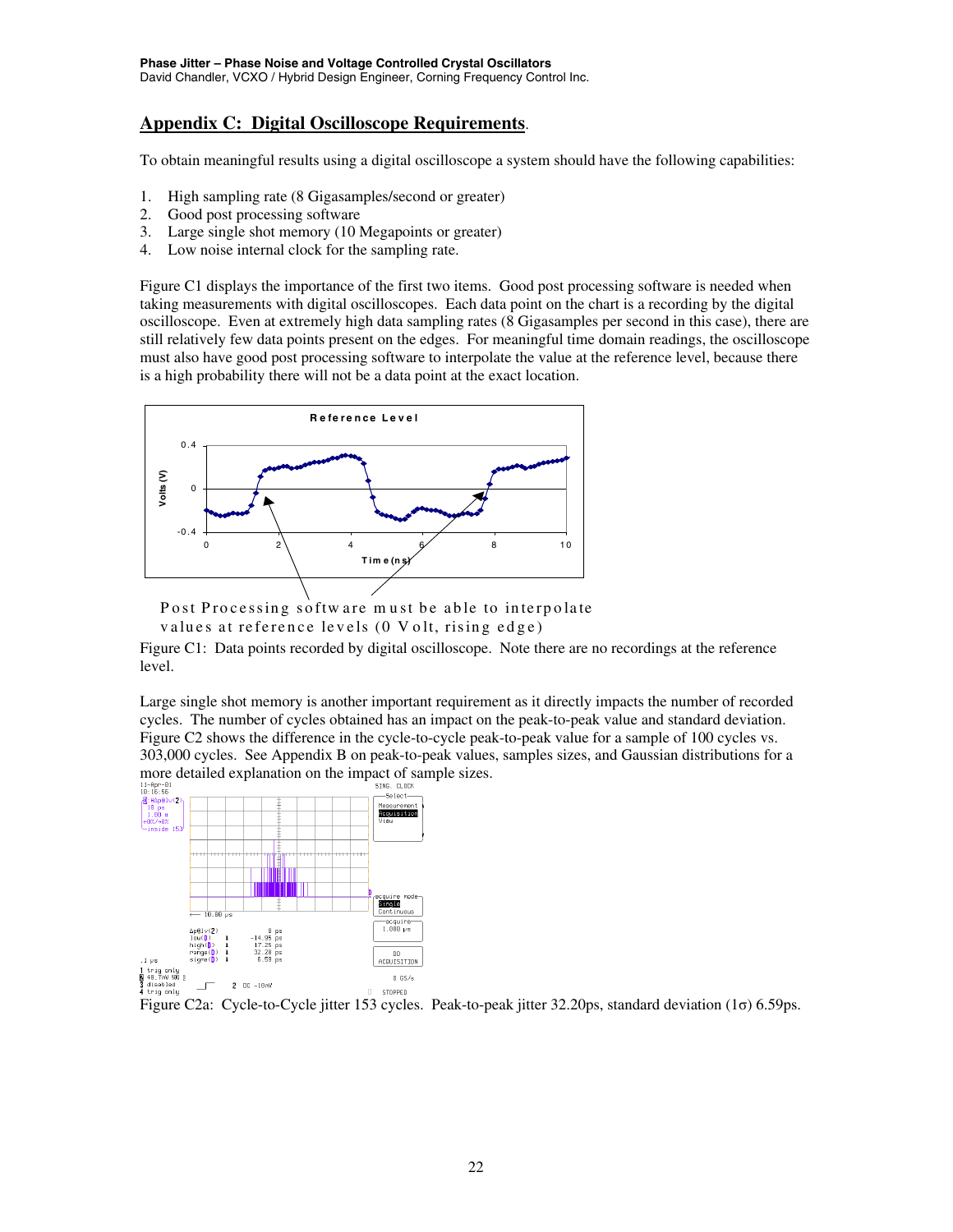

The final important factor is a low noise internal clock. The internal clock controls the sampling rate of the oscilloscope. Oscilloscopes that meet all of the requirements listed above advertise noise floors as low as 2ps rms.